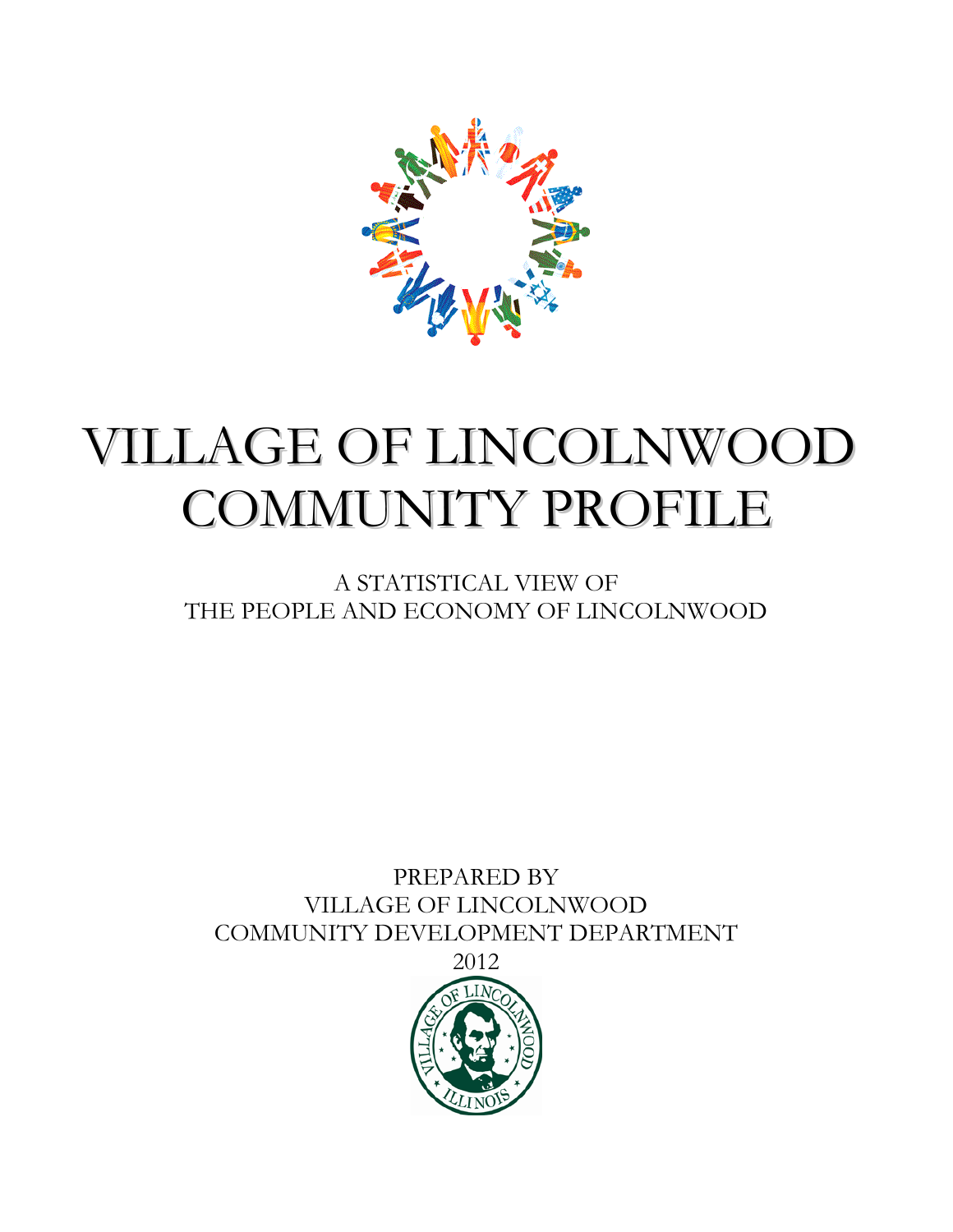# **Lincolnwood Community Profile**

| <b>Table of Contents</b>                         |                |
|--------------------------------------------------|----------------|
|                                                  | Page           |
| <b>SECTION 1. THE PEOPLE OF LINCOLNWOOD</b>      |                |
| 1. General Population Characteristics            | 1              |
| 2. Lincolnwood's Diversity                       | $\overline{2}$ |
| Age and Sex Characteristics of Residents<br>3.   | $\overline{4}$ |
| 4. Household and Family Structure                | 5              |
| 5. Resident's Income Profile                     | 6              |
| 6. Occupation & Employment Characteristics       | $\overline{7}$ |
| 7. Education                                     | 9              |
| <b>SECTION II. HOUSING IN LINCOLNWOOD</b>        |                |
| 8. Housing Age & Type                            | 10             |
| Occupancy and Tenure<br>9.                       | 11             |
| 10. Housing Values                               | 12             |
| <b>SECTION III. ECONOMIC BASE OF LINCOLNWOOD</b> |                |
| 11. General Characteristics                      | 13             |
| 12. Largest Employers                            | 14             |
| 13. Employment Base                              | 15             |
| 14. Taxes                                        | 16             |
| 15. Land Use                                     | 21             |
| <b>SECTION IV. LIFE IN LINCOLNWOOD</b>           | 22             |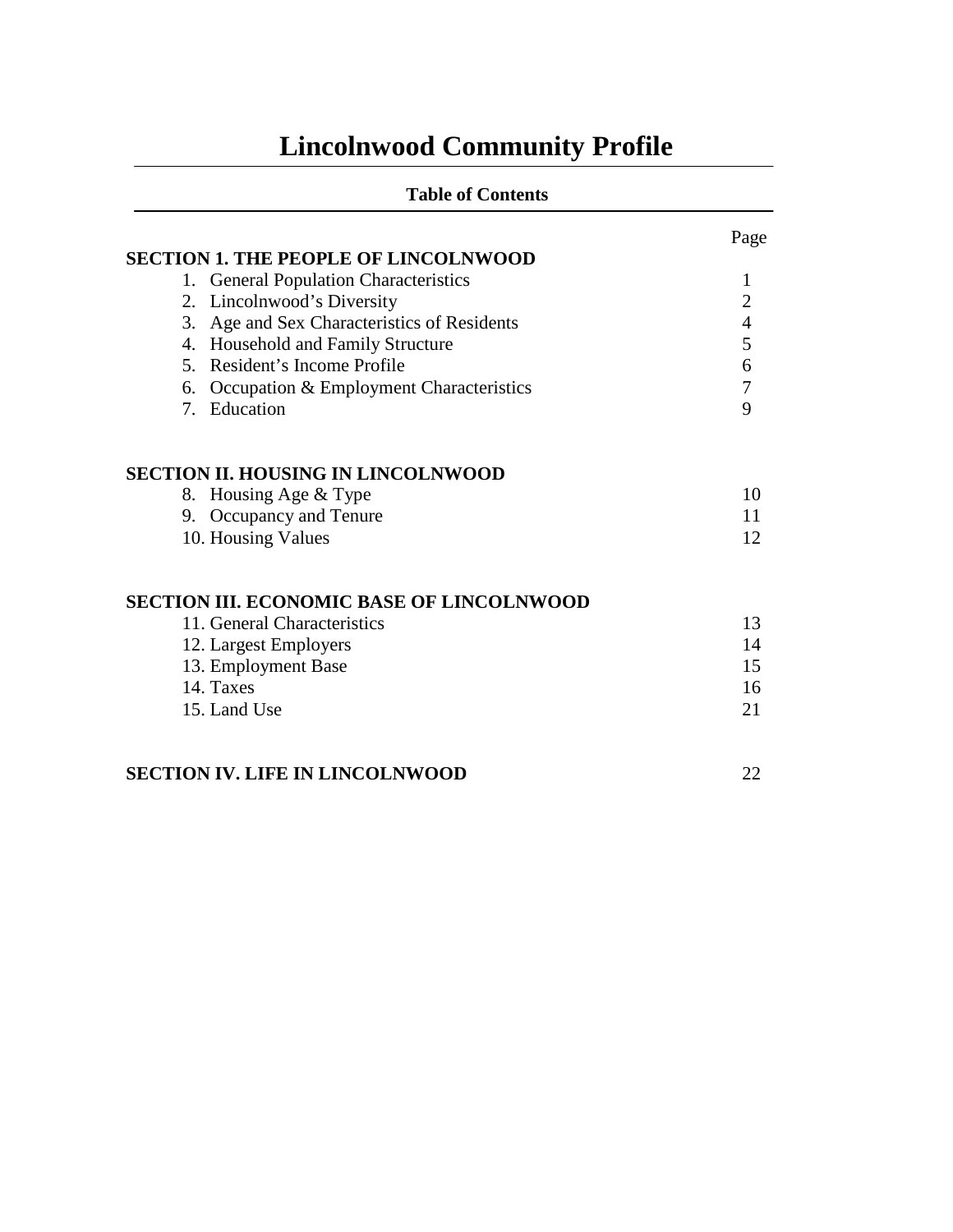#### **PREFACE:**

In these pages you will find a wealth of interesting data about the people of Lincolnwood as well as information about the character of housing and the economy of this fine community. The purpose of this Community Profile is to provide a basic but detailed statistical sourcebook of useful data about Lincolnwood.

You will find that the information herein contains a great number of statistics which taken together only points to the unmistakable fact that Lincolnwood is a great place to live and do business, where quality of life is still reachable, where people of diverse backgrounds come together and are achieving the American Dream, and where businesses flourish in an environment of responsive government and low taxes. But this sourcebook only tells part of the Lincolnwood story.

What you will not find inside these pages are the countless stories of neighbors helping neighbors, of residents volunteering their energy for community activities, of the dynamic business areas of the Village, or the solitude one finds on the quiet tree-lined street and backyards that dot the Village. Nor will you sense the small town charm and big city atmosphere of this vibrant community where almost 10,000 people come to work each day.

Lincolnwood offers much in a close in-town location within 10 miles of both O'Hare Airport and Downtown Chicago.

For more information about the exceptional Village of Lincolnwood, contact:

#### **TIMOTHY M. CLARKE COMMUNITY DEVELOPMENT DIRECTOR VILLAGE OF LINCOLNWOOD 6900 LINCOLN AVENUE LINCOLNWOOD, ILLINOIS 60712 PHONE: (847) 745-4710 [tclarke@lwd.org](mailto:tclarke@lwd.org)**

**Current and additional information about Lincolnwood is available through the Village's website which can be found at:**  [http://www.lincolnwoodil.org](http://www.lincolnwoodil.org/)

DATA SOURCES:

*Unless otherwise specified, all data contained in this sourcebook is derived from the 2010 US Census. Other sources which were utilized in this document include data from the American Community Survey, Illinois Department of Employment Security (IDES), the Cook County Clerk's Office, Cook County Assessor's Office, Illinois Department of Commerce and Economic Opportunity, North Shore-Barrington Board of Realtors, the Village of Lincolnwood Comprehensive Annual Financial Report, and Village of Lincolnwood Comprehensive Plan.*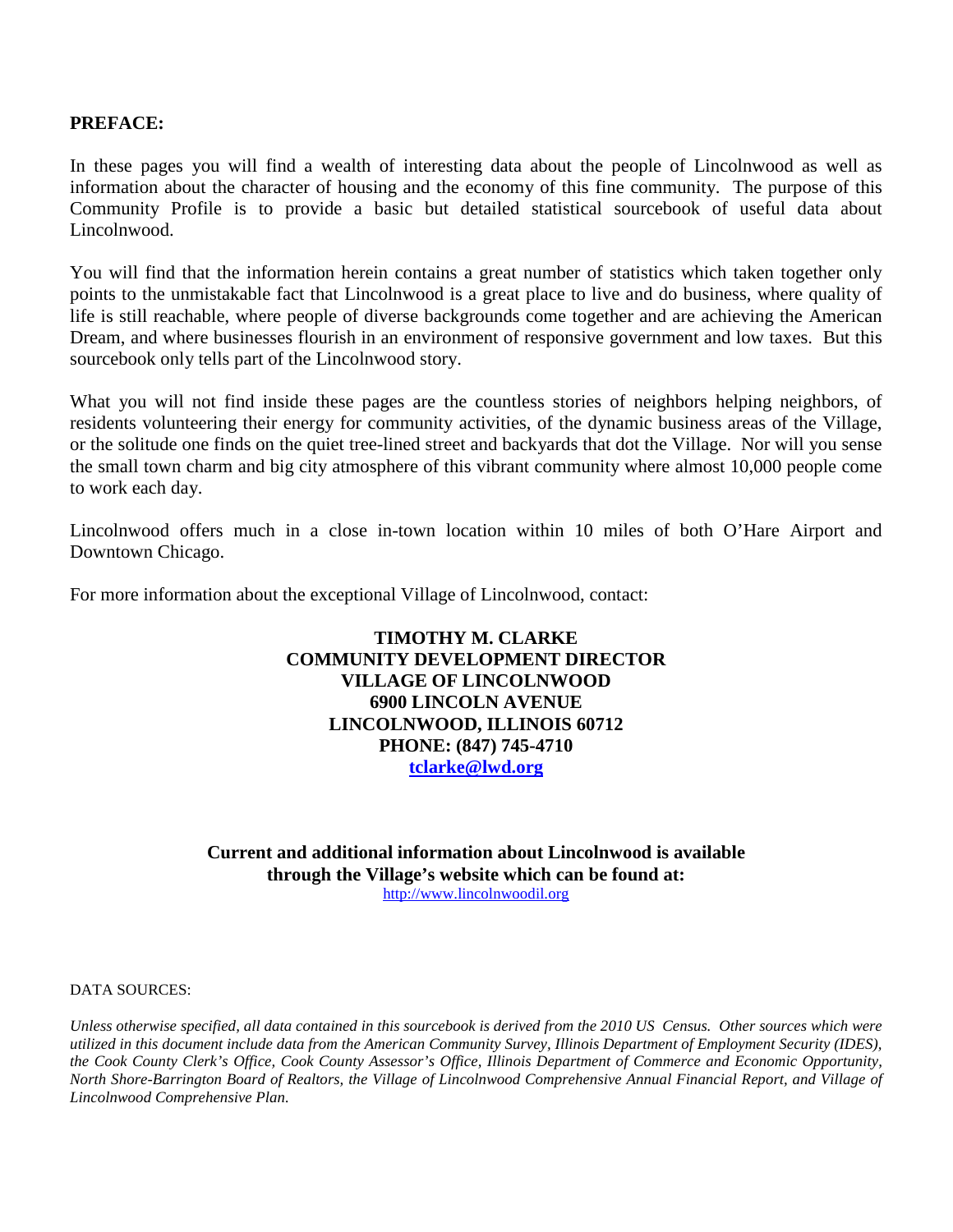# **SECTION I. THE PEOPLE OF LINCOLNWOOD**

The population of Lincolnwood reached its zenith in 1970. After a period of slight decline, the Village population has recently seen a 1.8% increase from 2000 to 2010. The Village population is predominately white of European ancestry and has a significant Asian presence. Ethnically, Lincolnwood is very diverse. More than 37% of residents are foreign born and approximately 55% of residents age 5 and older use a foreign language for communication at home. Lincolnwood has a significant senior population with more than 22% of residents age 65 or older. Residents are by-and-large, highly educated, white-collar workers who earn high incomes.

|  |  |  | <b>1. GENERAL POPULATION CHARACTERISTICS</b> |
|--|--|--|----------------------------------------------|
|--|--|--|----------------------------------------------|

| <b>Village Population</b> |        |  |
|---------------------------|--------|--|
| 2010                      | 12,590 |  |
| 2000                      | 12,359 |  |
| 1990                      | 11,365 |  |
| 1980                      | 11,921 |  |
| 1970                      | 12,929 |  |
| 1960                      | 11,744 |  |
| 1950                      | 3,072  |  |

| <b>Village Racial Makeup</b> |       |       |
|------------------------------|-------|-------|
| White                        | 8,425 | 66.9% |
| <b>Black</b>                 | 134   | 1%    |
| Asian                        | 3,358 | 26.6% |
| Other                        | 290   | 2.3%  |
| 2 or More<br>Races           | 371   | 2.9%  |

*Data Source: 2010 US Census*

| <b>Hispanic Identity of Village Population</b> |           |       |
|------------------------------------------------|-----------|-------|
|                                                | # Persons | $\%$  |
| Non Hispanic                                   | 11,731    | 93.1% |
| Hispanic                                       | 859       | 6.8%  |

*Data Source: 2010 US Census*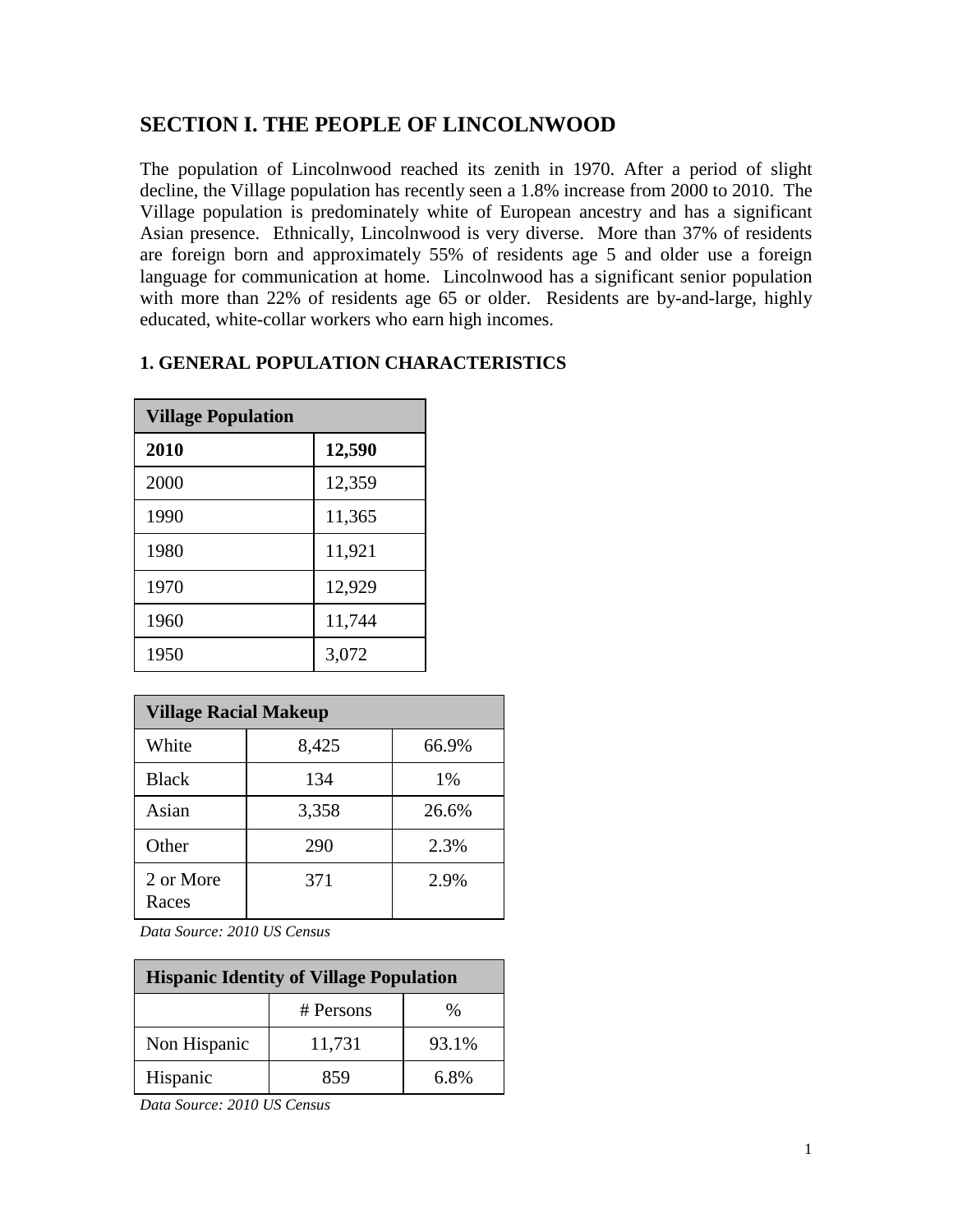| <b>Citizen Status of Residents</b> |              |       |
|------------------------------------|--------------|-------|
|                                    | # of Persons | %     |
| American Citizenship               | 11,711       | 94.3% |
| Non-Citizens                       | 711          | 5.7%  |

*Data Source: 2010 American Community Survey*

| <b>Language Spoken at Home*</b>          |              |       |
|------------------------------------------|--------------|-------|
| Language                                 | # of Persons | $\%$  |
| English Only                             | 5,310        | 44.8% |
| Other Indo-<br>European<br>Languages     | 3,520        | 29.7% |
| Asian $&$<br>Pacific Island<br>Languages | 1,224        | 10.3% |
| Other<br>Languages                       | 1,229        | 10.4% |
| Spanish                                  | 566          | 4.8%  |
| * For population 5 years and over        |              |       |

*Data Source: 2010 American Community Survey*

# **2. LINCOLNWOOD'S DIVERSITY**

Lincolnwood is home to a diverse mixture of Americans pursing the American dream. 37.5% of residents are foreign born. Significant European ethnic groups within the Village include Greek, German, Polish, and Russian. Asian ethnicities comprise a full 26.6% of the population and include significant numbers of Asian Indian, Korean, Filipino and Chinese. While Lincolnwood's Hispanic population is small at only 6.8%, major Hispanic groups include Mexican, Cuban and Puerto Rican.

| <b>Residents Birth Place</b> |              |       |
|------------------------------|--------------|-------|
|                              | # of Persons | $\%$  |
| American Born                | 7,700        | 61.9% |
| Foreign Born                 | 4.722        | 37.5% |

*Data Source: 2010 American Community Survey*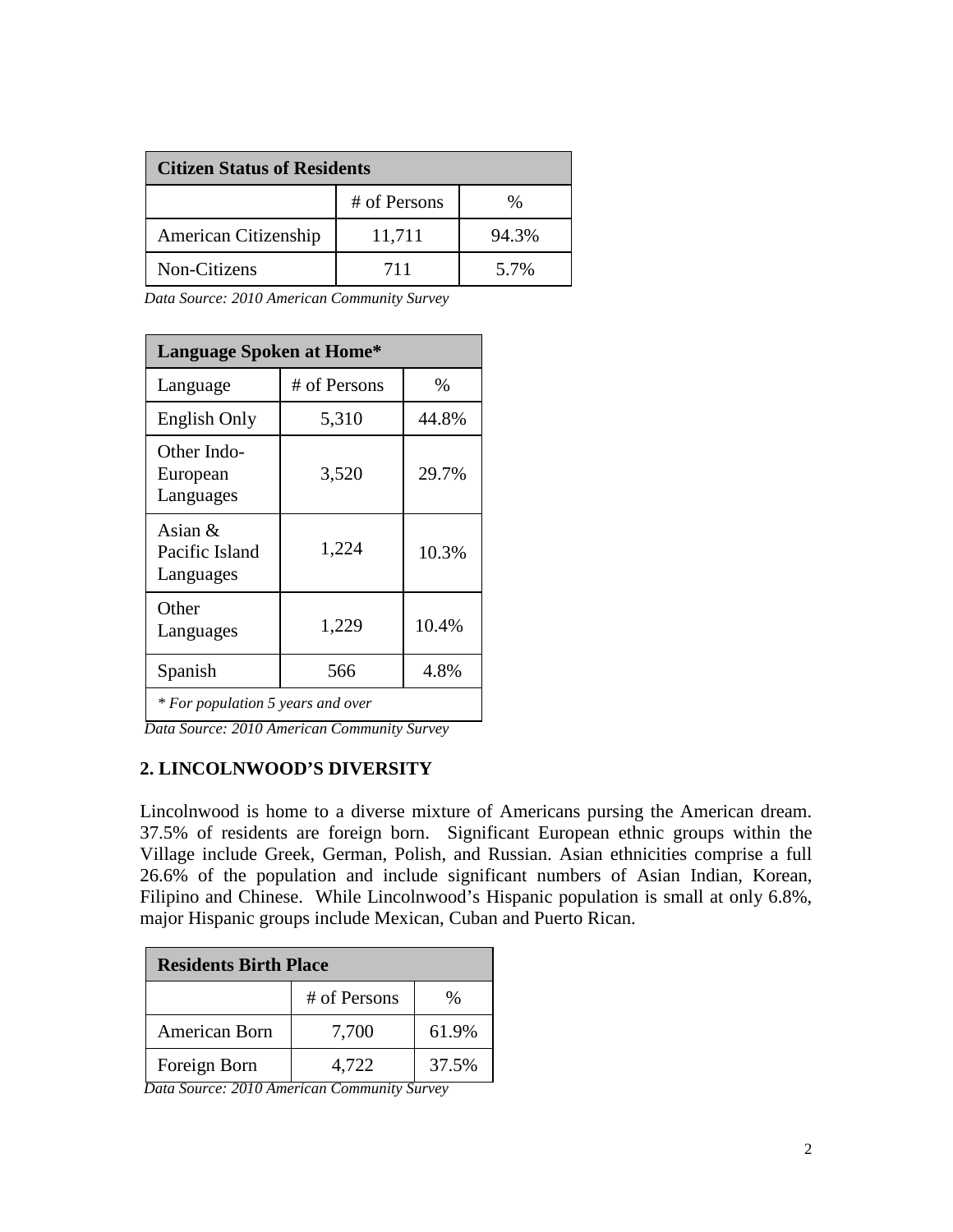| <b>10 Largest Ancestry Groups*</b>              |              |              |
|-------------------------------------------------|--------------|--------------|
|                                                 |              | # Of Persons |
| 1.                                              | Greek        | 964          |
| 2.                                              | German       | 837          |
| 3.                                              | Polish       | 767          |
| 4.                                              | Russian      | 750          |
| 5.                                              | <b>Irish</b> | 565          |
| 6.                                              | Italian      | 339          |
| 7.                                              | Arab         | 277          |
| 8.                                              | English      | 234          |
| 9.                                              | Hungarian    | 166          |
| 10                                              | Swedish      | 99           |
| * Does not include Racial or Hispanic groups or |              |              |

*those listing ethnicity as American.*

| <b>Asian Ethnic Subgroups</b>              |              |        |
|--------------------------------------------|--------------|--------|
|                                            | # of Persons | $\% *$ |
| Asian Indian                               | 1,054        | 8.3%   |
| Filipino                                   | 526          | 4.1%   |
| Korean                                     | 437          | 3.5%   |
| Chinese                                    | 228          | 1.8%   |
| Vietnamese                                 | 225          | 1.8%   |
| Japanese                                   | 99           | 0.8%   |
| <b>Other Asian</b>                         | 789          | 6.3%   |
| <b>Total Asian</b><br><b>Population</b>    | 3,358        |        |
| * Percent of entire Lincolnwood population |              |        |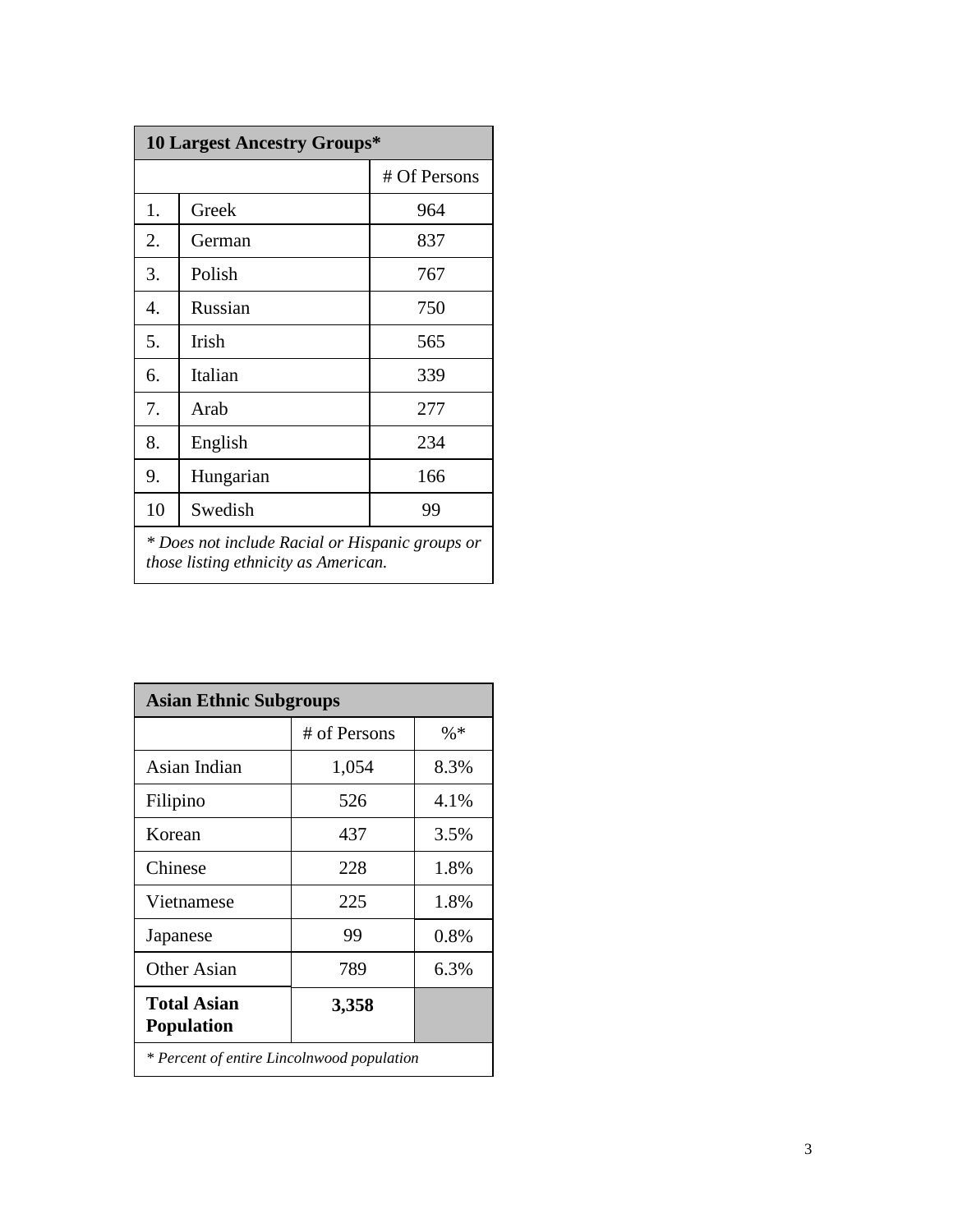| <b>Hispanic Ethnic Subgroups</b>           |              |         |
|--------------------------------------------|--------------|---------|
|                                            | # of Persons | $\% *$  |
| Mexican                                    | 346          | 2.7%    |
| Other Hispanic or<br>Latino                | 342          | 2.7%    |
| Cuban                                      | 93           | $0.7\%$ |
| Puerto Rican                               | 78           | $0.6\%$ |
| <b>Total Hispanic</b><br><b>Population</b> | 859          |         |
| * Percent of entire Lincolnwood population |              |         |

# **3. AGE AND SEX CHARACTERISTICS OF RESIDENTS**

Women slightly outnumber men in Lincolnwood. A full 22.2% of residents are senior citizens age 65 or older.

| <b>Sex of Residents</b> |       |       |
|-------------------------|-------|-------|
| Male                    | 6,031 | 47.9% |
| Female                  | 6,559 | 52.1% |

| <b>Age Profile of Village Residents</b> |       |           |  |
|-----------------------------------------|-------|-----------|--|
| $0-4$ yrs.                              | 570   | 4.5%      |  |
| 5-19 yrs.                               | 2,498 | 19.9%     |  |
| 20-34 yrs.                              | 1,826 | 14.5%     |  |
| 35-54 yrs.                              | 3,122 | 24.8%     |  |
| 55-64 yrs.                              | 1,784 | 14.1%     |  |
| 65 yrs. & up                            | 2,790 | 22.2%     |  |
| Median Age:                             |       | 45.6 yrs. |  |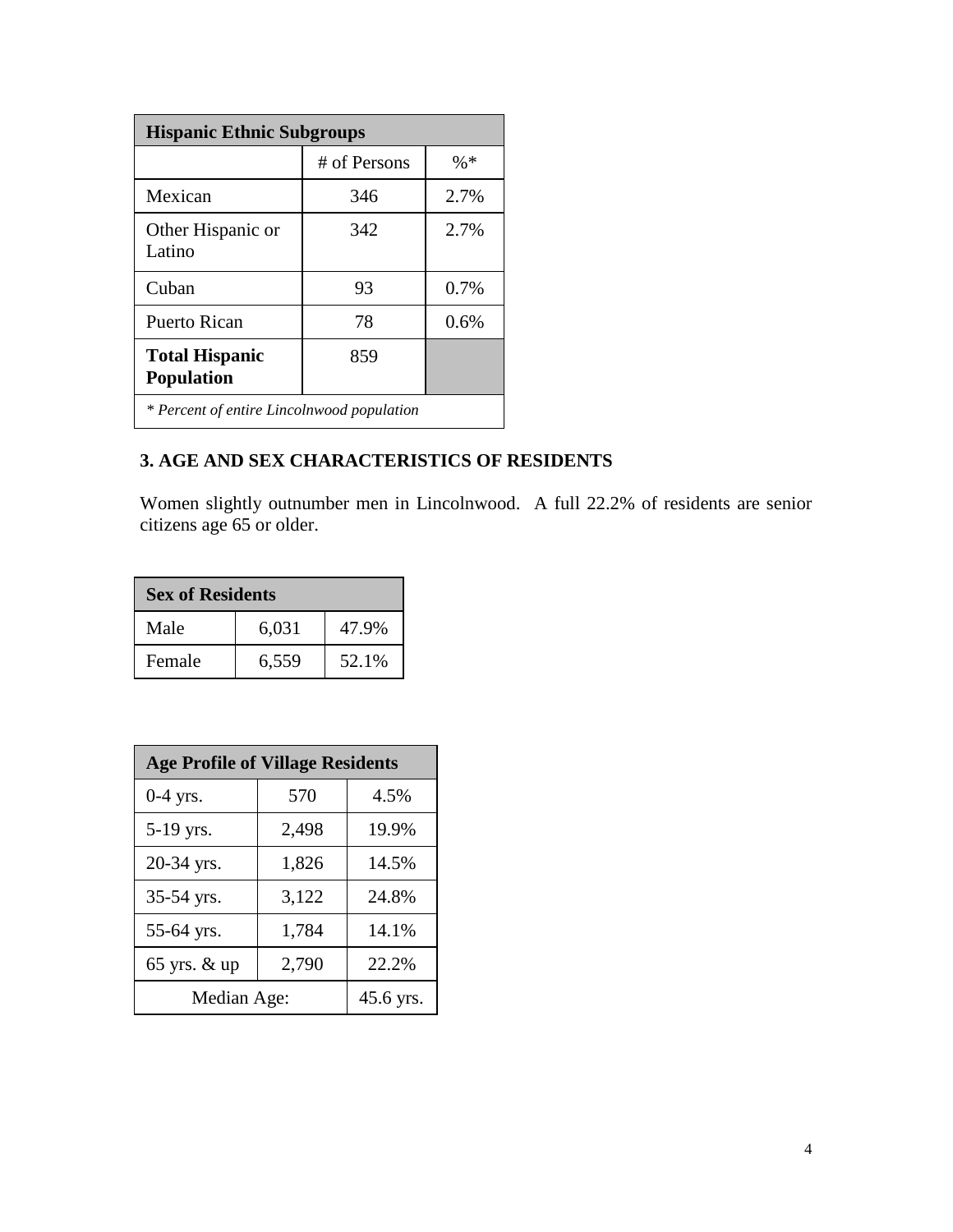# **4. HOUSEHOLD AND FAMILY STRUCTURE**

| <b>Household Types</b>                         |       |       |  |
|------------------------------------------------|-------|-------|--|
| <b>Family Households</b>                       | 3,326 | 76.6% |  |
| <b>Married Couple Family</b>                   | 2,827 | 65.1% |  |
| Female Household, no<br><b>Husband Present</b> | 351   | 8.1%  |  |
| Non-Family Households                          | 1,015 | 23.4% |  |
| Total Households in Village                    | 4,341 |       |  |

| <b>Marital Status of Residents*</b> |      |       |  |
|-------------------------------------|------|-------|--|
| Never Married                       | 2820 | 27.7% |  |
| Now Married, Except Separated       | 5943 | 58.4% |  |
| Separated                           | 126  | 1.2%  |  |
| Widowed                             | 771  | 7.5%  |  |
| Female                              | 606  | 5.9%  |  |
| Divorced                            | 507  | 4.9%  |  |
| Female                              | 367  | 3.6%  |  |

*\* For persons 15 years and older \*Data Source: 2010 American Community Survey*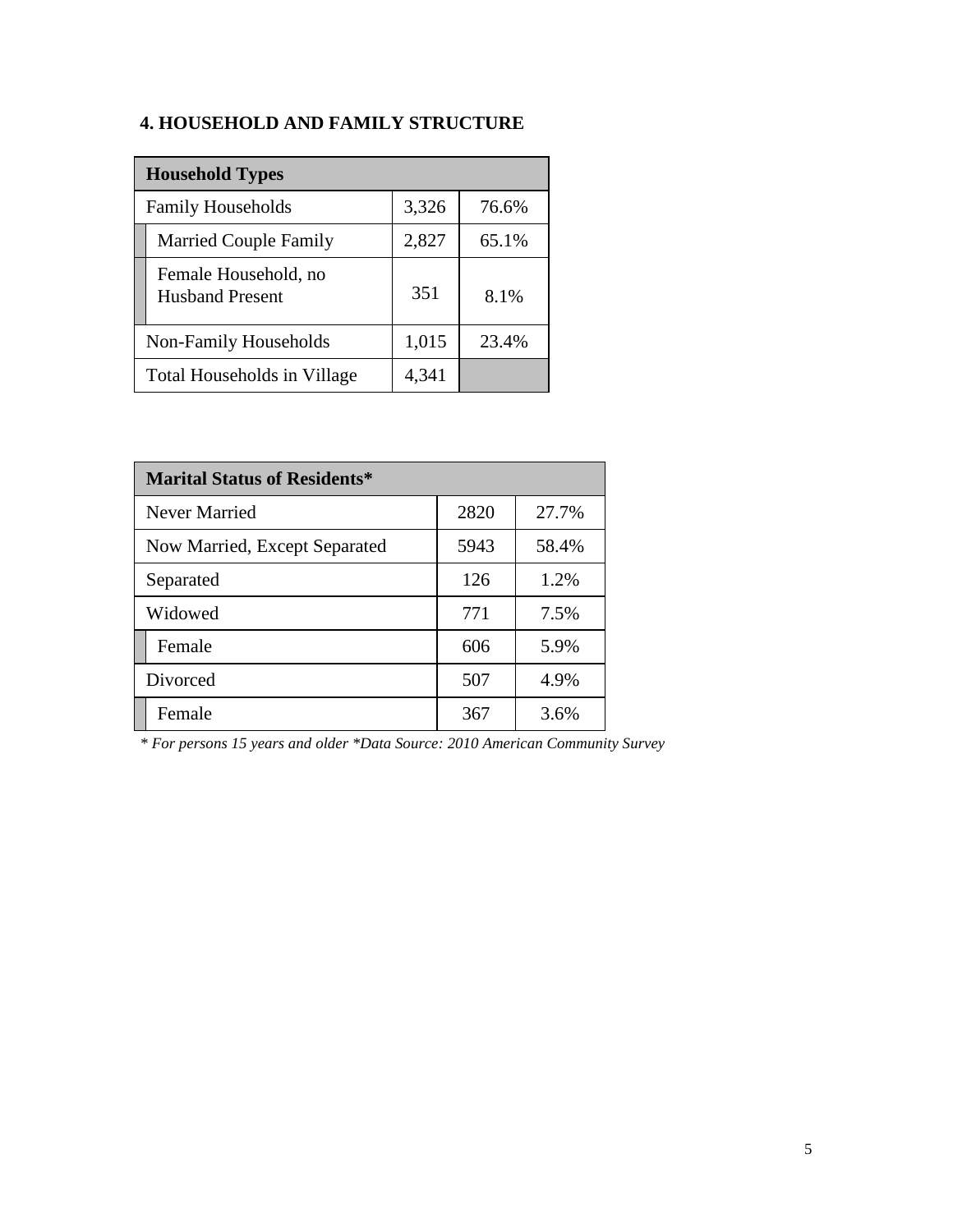# **5. RESIDENT'S INCOME PROFILE**

The median household income of Lincolnwood residents increased by \$11,641 from 1999 to 2009. Of neighboring North Shore and North Suburban areas of Chicago, an area of concentrated affluence, Lincolnwood ranks  $4<sup>th</sup>$  in median household income.

| <b>Lincolnwood Income Profile</b> |          |          |          |          |
|-----------------------------------|----------|----------|----------|----------|
| Lincolnwood Income                | 1979     | 1989     | 1999     | 2009     |
| <b>Median Family Income</b>       | \$36,463 | \$62,419 | \$83,687 | \$96,692 |
| Median Household Income           | \$38,453 | \$57,309 | \$71,234 | \$82,875 |
| Per Capita Income                 | \$17,473 | \$27,154 | \$35,911 | \$38,123 |

*Data Source: 2010 American Community Survey*

| <b>Community Comparison</b><br><b>2009 Median Household Income</b> |           |  |  |
|--------------------------------------------------------------------|-----------|--|--|
| Wilmette                                                           | \$128,028 |  |  |
| Glenview                                                           | \$107,037 |  |  |
| Park Ridge                                                         | \$85,897  |  |  |
| <b>LINCOLNWOOD</b>                                                 | \$82,875  |  |  |
| <b>Morton Grove</b>                                                | \$70,859  |  |  |
| Evanston                                                           | \$68,107  |  |  |
| Skokie                                                             | \$66,655  |  |  |
| Des Plaines                                                        | \$60,875  |  |  |
| <b>Niles</b>                                                       | \$50,829  |  |  |
| Chicago                                                            | \$46,877  |  |  |
| Rosemont                                                           | \$32,396  |  |  |

*Data Source: 2010 American Community Survey*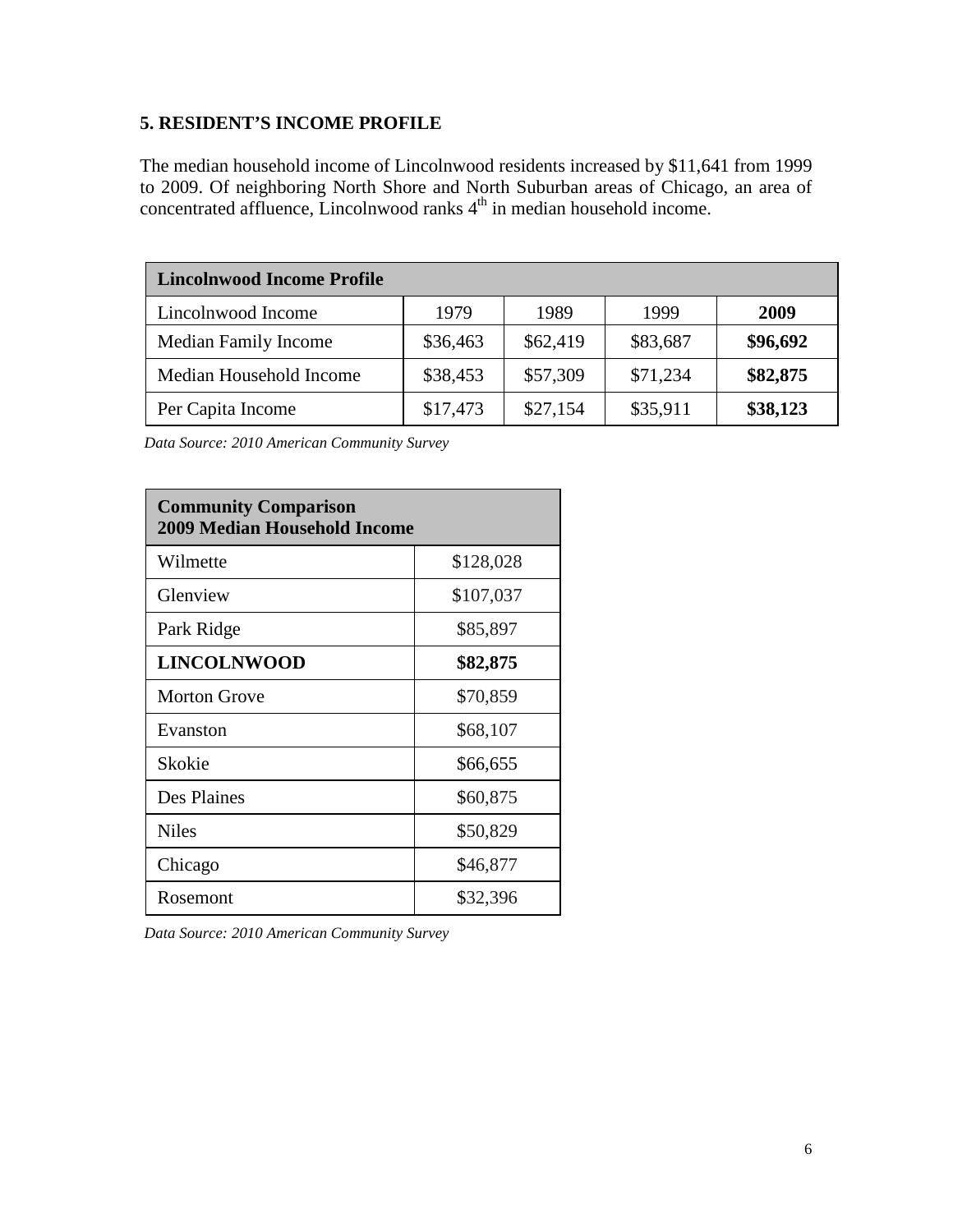#### **6. OCCUPATION AND EMPLOYMENT CHARACTERISTICS OF RESIDENTS**

More than half of all employed residents are in educational, professional, finance or other related occupations. Sales and office occupations as well as service occupations are other professions concentrated among residents. The unemployment rate for Lincolnwood residents in 2010 was 3.6%. Women constitute 45.6% of Lincolnwood's labor force. The typical resident's commute to work is by auto.

| <b>Lincolnwood's Labor Force*</b>                                      |                                                             |             |           |             |      |
|------------------------------------------------------------------------|-------------------------------------------------------------|-------------|-----------|-------------|------|
|                                                                        | Total Workforce*<br>Employed<br><b>Unemployed Residents</b> |             |           |             |      |
|                                                                        | $\%$                                                        | # Residents | Residents | # Residents | Rate |
| Male                                                                   | 54.3%                                                       | 3,067       | 2,891     | N/A         | N/A  |
| Female                                                                 | 45.6%                                                       | 2,580       | 2,402     | N/A         | N/A  |
| Total                                                                  |                                                             | 5,647       | 5,293     | 354         | 6.2% |
| * Civilians, 16 years or older, working, laid off, or looking for work |                                                             |             |           |             |      |

*Data Source: 2010 American Community Survey*

| <b>Residents Commute to Work*</b> |       |       |  |
|-----------------------------------|-------|-------|--|
| Car (alone)                       | 3,856 | 75.2% |  |
| Carpool                           | 711   | 13.8% |  |
| <b>Public Transportation</b>      | 270   | 5.2%  |  |
| Worked at Home                    | 263   | 5.1%  |  |
| Walked                            | 27    | 0.5%  |  |
| <b>Other Means</b>                |       | 0%    |  |

*\*For workers 16 years and over Data Source: 2010 American Community Survey*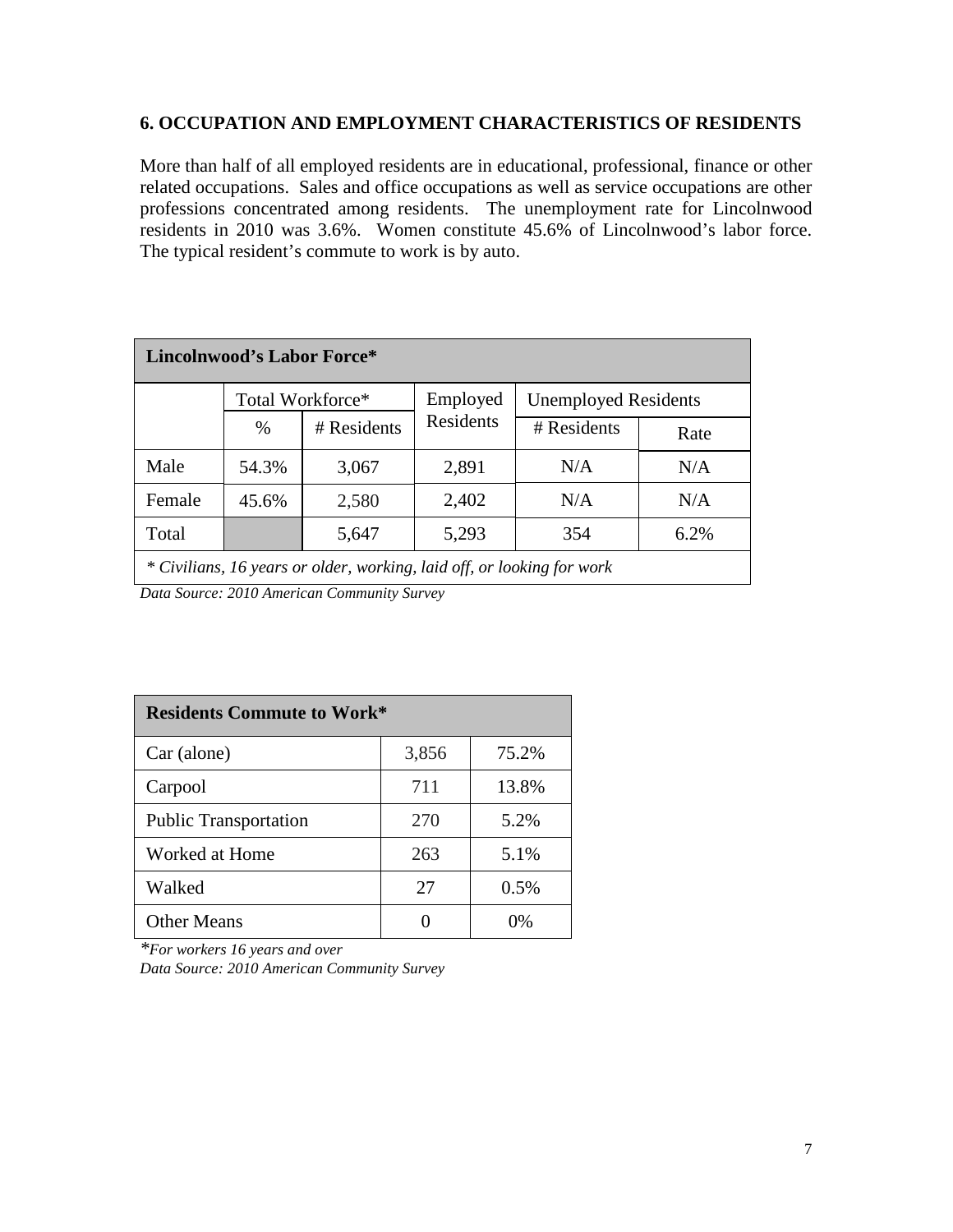| <b>Occupation of Lincolnwood Residents</b>                             |       |       |  |
|------------------------------------------------------------------------|-------|-------|--|
| Educational, Health &<br><b>Social Services</b>                        | 1,391 | 26.2% |  |
| Finance, Insurance, Real<br>Estate, and Rental and Leasing             | 681   | 12.8% |  |
| Professional, scientific,<br>management and<br>administrative services | 613   | 11.5% |  |
| <b>Retail Trade</b>                                                    | 521   | 9.8%  |  |
| Manufacturing                                                          | 486   | 9.1%  |  |
| Arts, Entertainment,<br>Recreation, Accommodation<br>and Food Services | 387   | 7.3%  |  |
| Construction                                                           | 307   | 5.8%  |  |
| <b>Other Services (Except Public</b><br>Administration)                | 288   | 5.4%  |  |
| Transportation, Warehousing,<br>and Utilities                          | 258   | 4.8%  |  |
| <b>Wholesale Trade</b>                                                 | 207   | 3.9%  |  |
| <b>Public Administration</b>                                           | 90    | 1.7%  |  |
| Information                                                            | 64    | 1.1%  |  |
| <b>Total Employed</b>                                                  | 5,293 |       |  |

*2010 American Community Survey*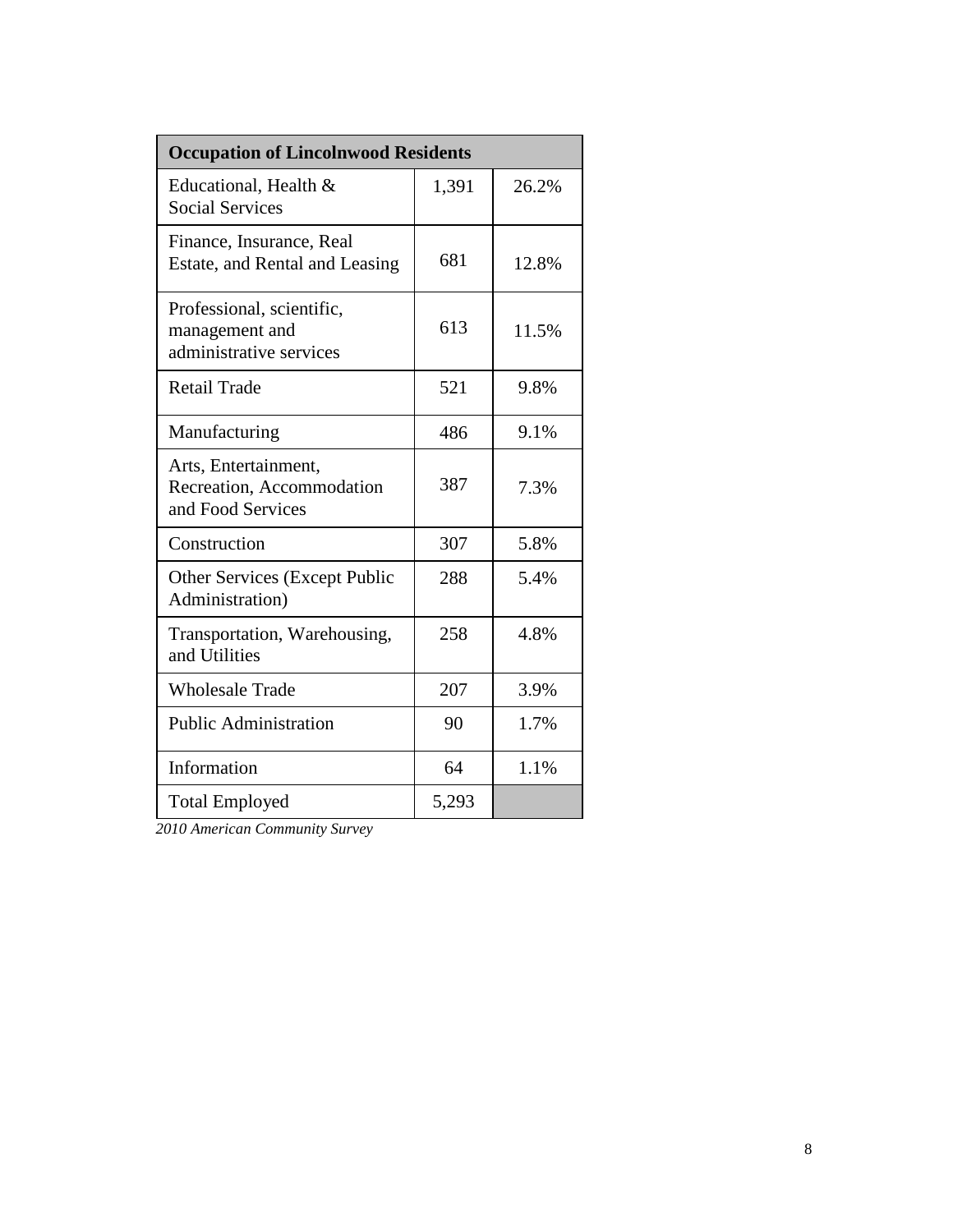# **7. EDUCATION**

Lincolnwood residents are highly educated. Of residents 25 or older, 71% have either a college degree or some college. All of Lincolnwood is served by Elementary School District #74, which has a one-campus setting offering a variety of educational programs, as well as a full day kindergarten. High school students attend highly acclaimed Niles West High School in neighboring Skokie, part of School District #219.

| <b>Educational Attainment of Residents</b><br>$(25 \text{ yrs.}$ and older) |       |  |
|-----------------------------------------------------------------------------|-------|--|
| <b>Hold Bachelor or Graduate</b><br>Degree                                  | 44.7% |  |
| Some College or Associate<br>Degree                                         | 26.8% |  |
| High School Degree, Only                                                    | 16.5% |  |
| No High School Degree                                                       | 12%   |  |

*Data Source: 2010 American Community Survey*

| <b>Niles West High School Basic Statistics</b>                      |          |  |
|---------------------------------------------------------------------|----------|--|
| 2011 Enrollment                                                     | 2,560    |  |
| <b>Students per Teacher</b>                                         | 19.5     |  |
| Average Years Teacher Experience<br>(District Wide)                 | 13.5     |  |
| 2011 Graduation Rate                                                | 91.1%    |  |
| 2011 College Bound<br>$(2 \text{ or } 4 \text{ year }$ institution) | 93.7%    |  |
| 2011 ACT score (average)                                            | 21.8     |  |
| 2009-10 Instructional Expenditure<br>per Pupil                      | \$12,563 |  |
| Multiple Student and Staff Achievements                             |          |  |

*Data Source: School District #219 2011 Illinois School Report Card*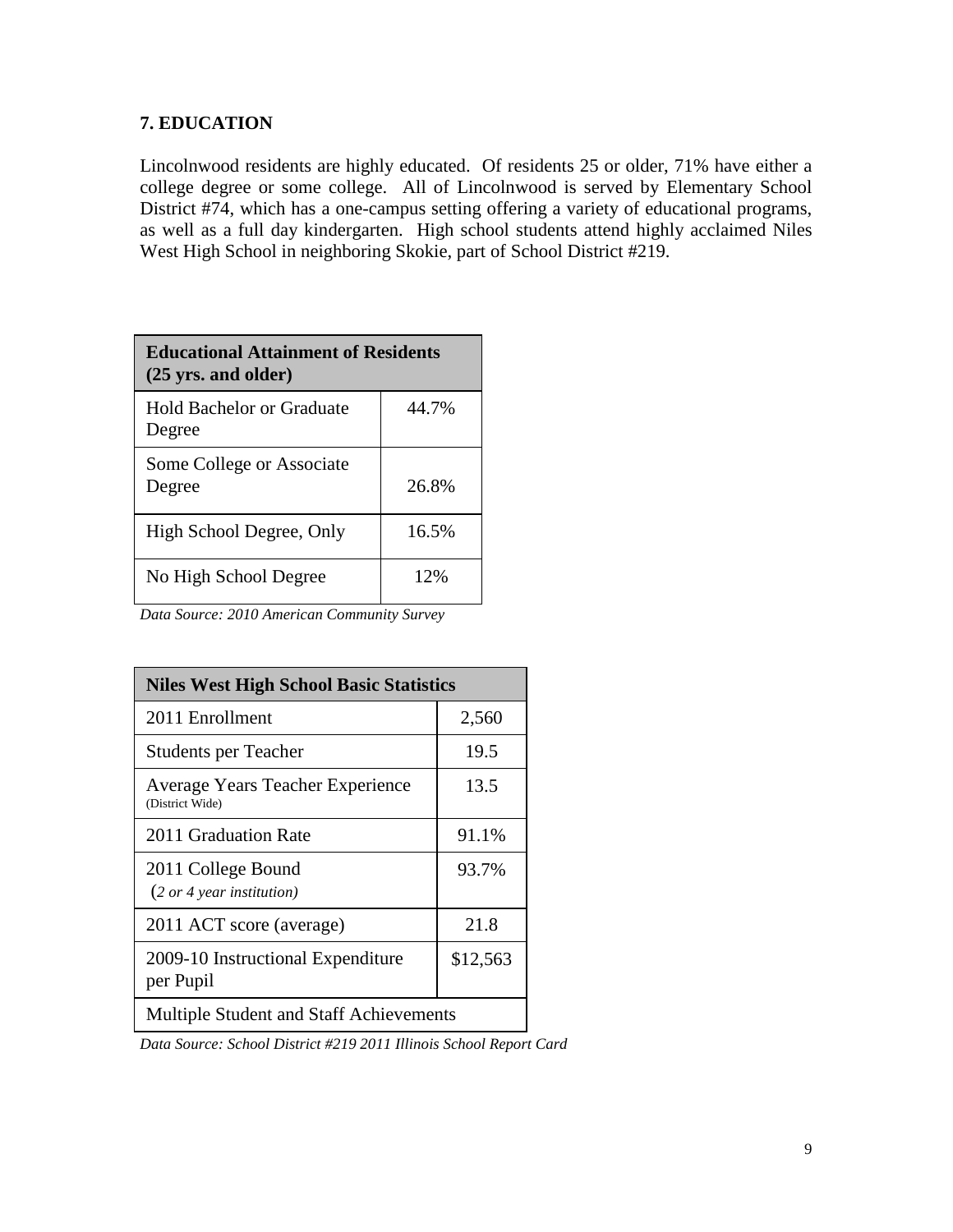# **SECTION II. HOUSING CHARACTERISTICS**

Housing in Lincolnwood is attractive and highly valued. It is characterized by single family owner-occupied detached homes built prior to the 1960's. The median housing value in 2010 was \$477,000. Housing satisfaction and the quality of life in Lincolnwood is further evidenced by the fact that more than 60% of Lincolnwood households have lived in their Lincolnwood home for more than 20 years.

# **8. HOUSING AGE AND TYPE**

| <b>Type of Housing Unit</b>           |       |                   |  |
|---------------------------------------|-------|-------------------|--|
| <b>Total Housing Units in Village</b> | 4,537 |                   |  |
| Single Family-Detached                | 76.5% | 3,470             |  |
| Single Family-Attached                | 5.4%  | 244               |  |
| In 2-4 Unit Building                  | 3.2%  | 144               |  |
| In 5-9 Unit Building                  | $0\%$ | $\mathbf{\Omega}$ |  |
| In $10+$ Unit Building                | 14.7% | 669               |  |
| Other                                 | 0.2%  | 10                |  |

*Data Source: 2010 American Community Survey*

| <b>Year Housing Built</b> |       |       |  |
|---------------------------|-------|-------|--|
| 1939 or earlier           | 247   | 5.4%  |  |
| 1940-1959                 | 2,287 | 50.4% |  |
| 1960-1969                 | 709   | 15.6% |  |
| 1970-1979                 | 294   | 6.5%  |  |
| 1980-1989                 | 241   | 5.3%  |  |
| 1990-1999                 | 412   | 9%    |  |
| 2000-2004                 | 242   | 5.3%  |  |
| 2005-2010                 | 105   | 2.3%  |  |
|                           |       |       |  |

*Data Source: 2010 American Community Survey*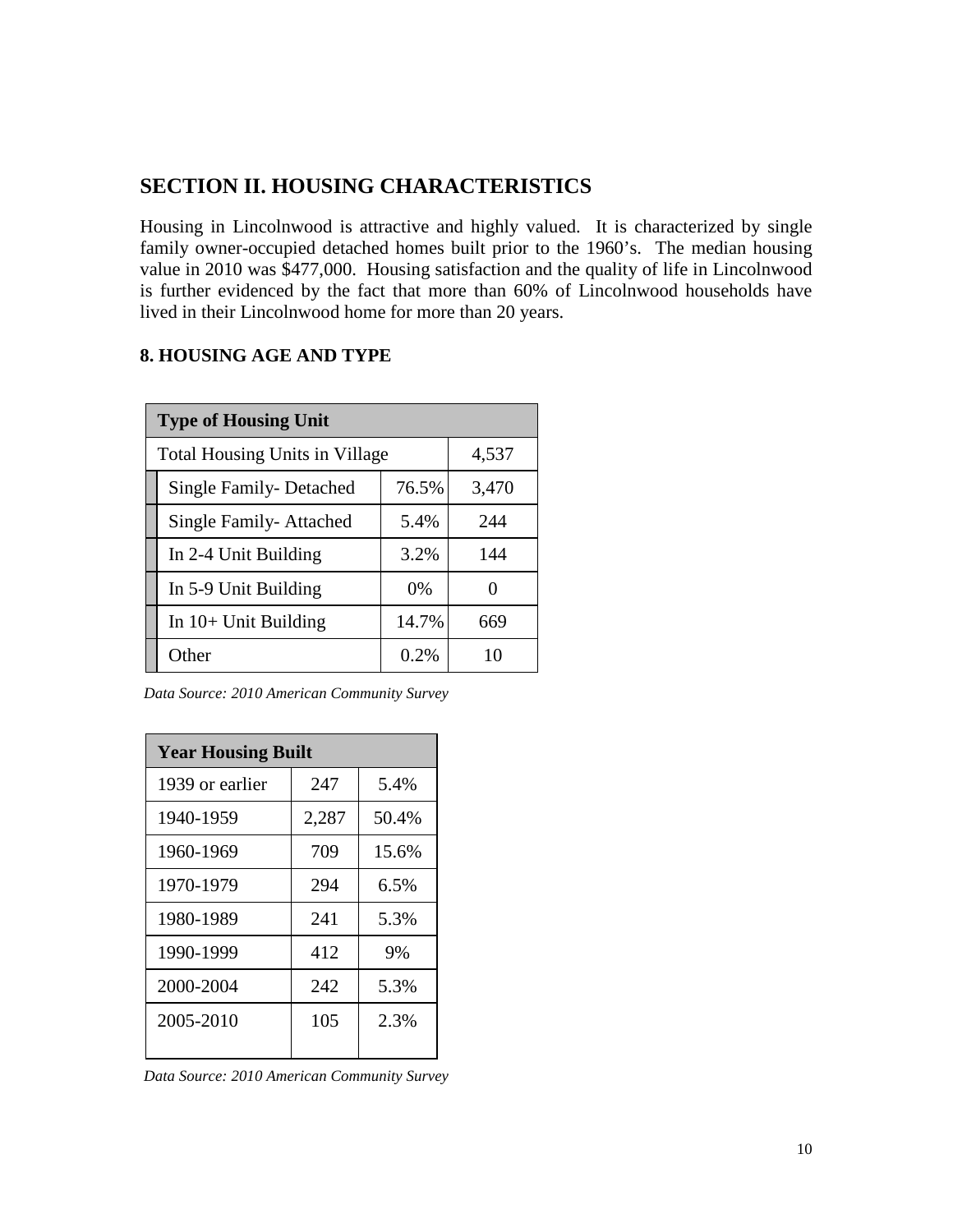# **9. OCCUPANCY AND TENURE**

| <b>Housing Occupancy Profile</b>      |               |       |
|---------------------------------------|---------------|-------|
|                                       | $\frac{0}{0}$ | Units |
| <b>Owner Occupied Units</b>           | 82.1%         | 3,728 |
| # Persons per unit: 3.07              |               |       |
| <b>Renter Occupied Units</b>          | 9.9%          | 453   |
| # Persons per unit: $2.16$            |               |       |
| <b>Vacant Units</b>                   | 7.8%          | 356   |
| <b>Total Housing Units in Village</b> | 4,537         |       |

*Data Source: 2010 American Community Survey*

| <b>Year Household Moved Into</b><br>Their Home |       |     |
|------------------------------------------------|-------|-----|
| 2005 or later                                  | 19.5% | 816 |
| 2000-2004                                      | 21.7% | 910 |
| 1990-1999                                      | 23.8% | 996 |
| 1980-1989                                      | 15.9% | 666 |
| 1970-1979                                      | 9.8%  | 410 |
| 1969 or earlier                                | 9.1%  | 383 |

*Data Source: 2010 American Community Survey*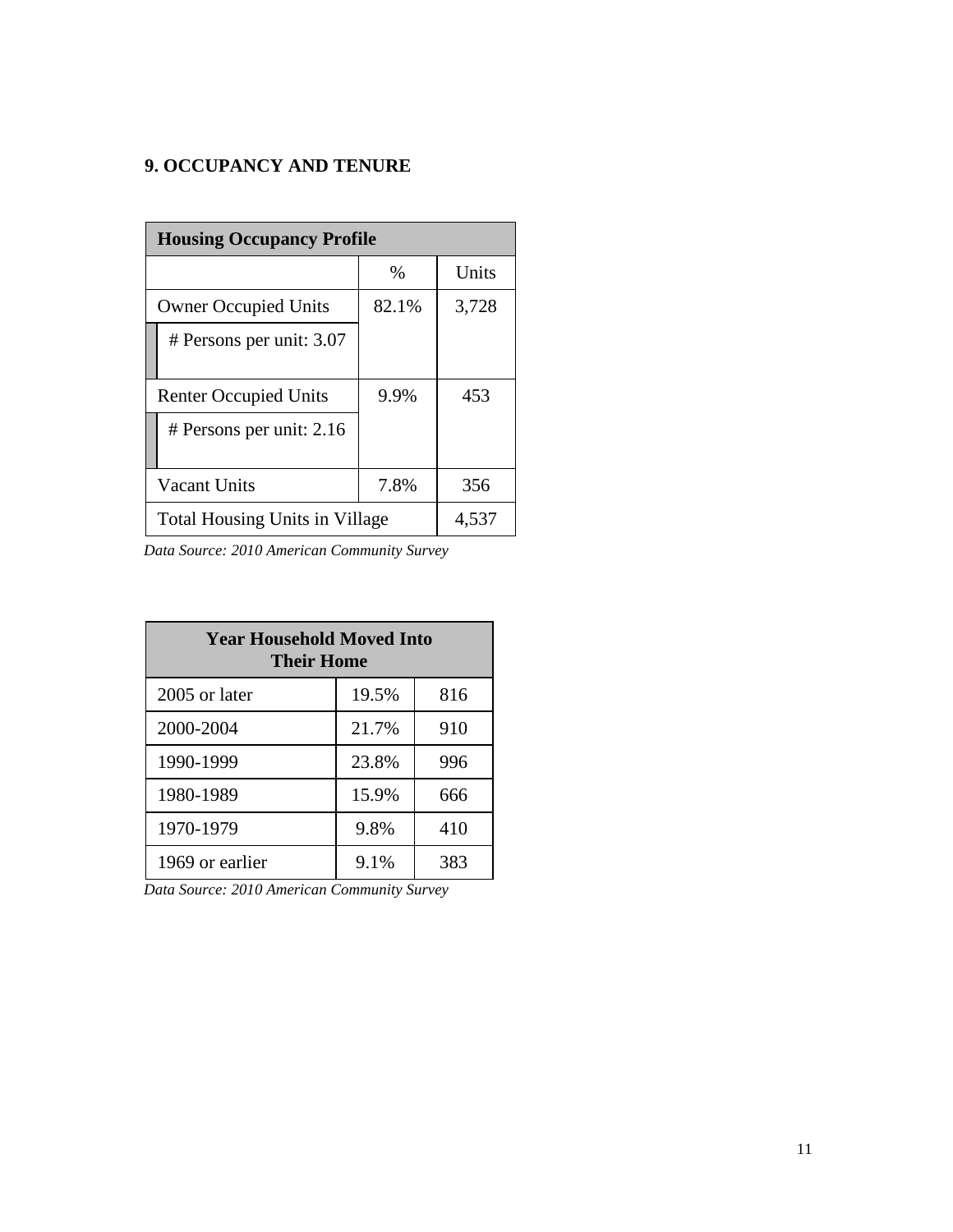# **10. HOUSING VALUES**

| <b>Lincolnwood Housing Values</b> |           |  |
|-----------------------------------|-----------|--|
| <b>2010 Median Value</b>          | \$477,000 |  |
| *2005 Median Value                | \$500,000 |  |
| 2000 Median Value                 | \$291,400 |  |
| *1995 Median Value                | \$225,000 |  |
| \$200,100<br>1990 Median Value    |           |  |

*Data Source: North Shore-Barrington Association of Realtors (June 2012)*

| <b>Community Comparison</b><br><b>2009 Median Home Value</b> |           |  |
|--------------------------------------------------------------|-----------|--|
| Wilmette                                                     | \$679,900 |  |
| Glenview                                                     | \$551,700 |  |
| <b>LINCOLNWOOD</b>                                           | \$477,000 |  |
| Park Ridge                                                   | \$458,000 |  |
| Evanston                                                     | \$395,000 |  |
| <b>Morton Grove</b>                                          | \$362,100 |  |
| Skokie                                                       | \$358,500 |  |
| Rosemont                                                     | \$344,700 |  |
| <b>Niles</b>                                                 | \$328,000 |  |
| Des Plaines                                                  | \$285,100 |  |
| Chicago (all)                                                | \$269,200 |  |

| <b>Sale of Lincolnwood Homes</b>                                                                                  |  |  |
|-------------------------------------------------------------------------------------------------------------------|--|--|
| Units<br><b>Average Sale Price</b><br>Average<br>days on the<br>(January $2012 -$<br>Sold<br>market<br>June 2012) |  |  |
| \$361,709<br>154<br>55                                                                                            |  |  |

*Data Source: North Shore-Barrington Association of Realtors (June 2012)*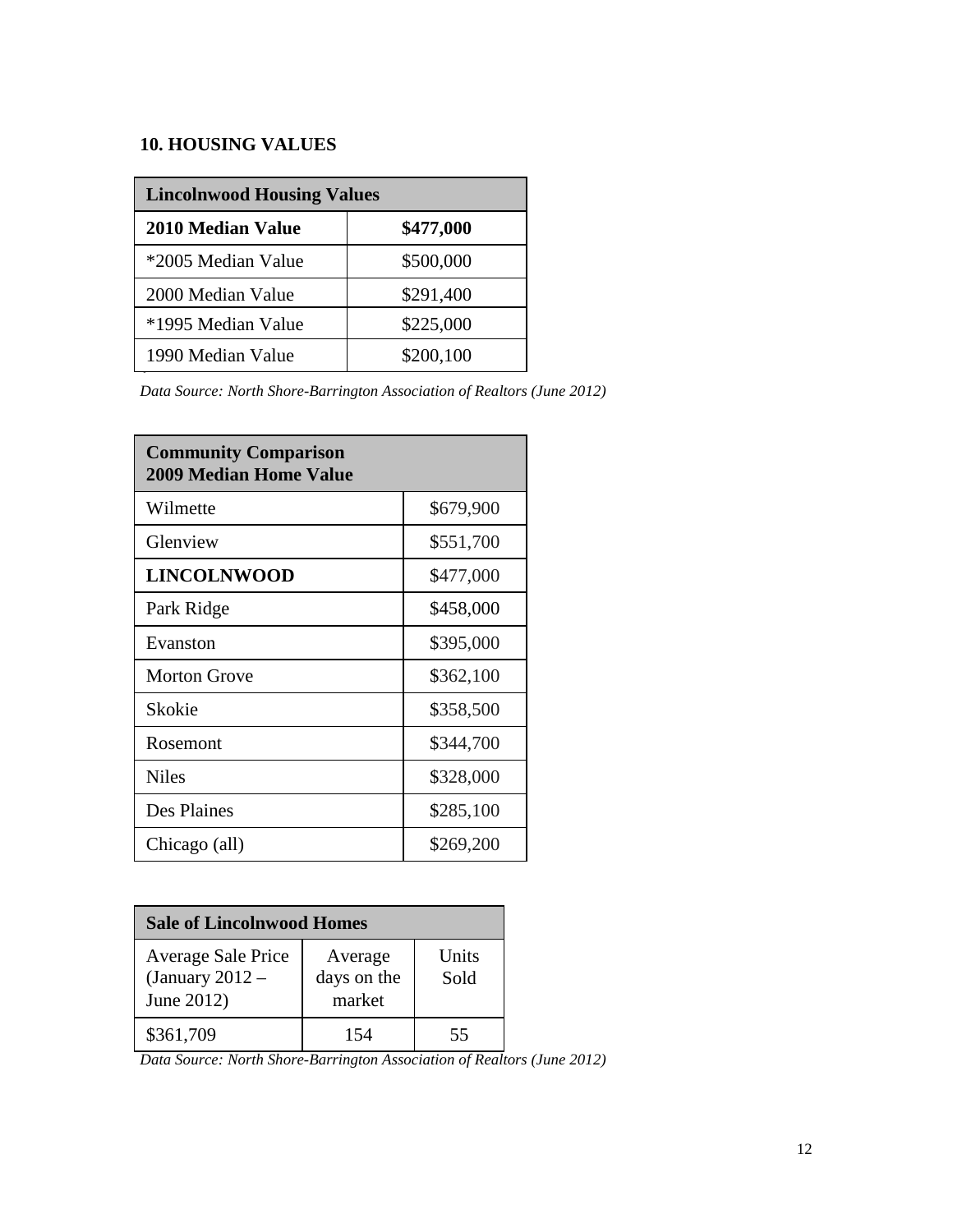#### **SECTION III. ECONOMIC BASE**

Lincolnwood is a significant employment center on the border of Chicago. Total employment in the Village is 9,898. Most jobs in the Village are classified as nonmanufacturing and are concentrated in the areas of retail, health services, engineering, management, and related services. Manufacturing jobs in Lincolnwood have significantly diminished over the last 35 years following a region-wide trend away from manufacturing. Manufacturing jobs, about half of the employment base in 1976, now represents just 17.4% of all jobs in Lincolnwood. Although the number of jobs held in Lincolnwood has decreased, the number of business establishments located in Lincolnwood has increased 61 % between 1981 and 2011.

| <b>Business Establishments</b><br>in Lincolnwood |     |  |
|--------------------------------------------------|-----|--|
| 2011<br>770                                      |     |  |
| 2001                                             | 713 |  |
| 1992                                             | 662 |  |
| 1989<br>544                                      |     |  |
| 1986<br>558                                      |     |  |
| 1981                                             | 476 |  |

#### **11. GENERAL CHARACTERISTICS**

*Data Source: Illinois Department of Employment Security, Where Workers Work Report 2012*

| <b>Employment Trend in Lincolnwood</b> |              |           |               |
|----------------------------------------|--------------|-----------|---------------|
| Year                                   | <b>Total</b> | Mfg. Jobs | Non-Mfg. Jobs |
| 2011                                   | 9,898        | 1,725     | 8,173         |
| 2001                                   | 11,694       | 2,092     | 9,562         |
| 1992                                   | 12,817       | 1,608     | 11,132        |
| 1989                                   | 10,453       | 1,911     | 8,503         |
| 1986                                   | 10,990       | 3,235     | 7,755         |
| 1976                                   | 10,431       | 5,088     | 5,343         |

*Data Source: Illinois Department of Employment Security, Where Workers Work Report 2012*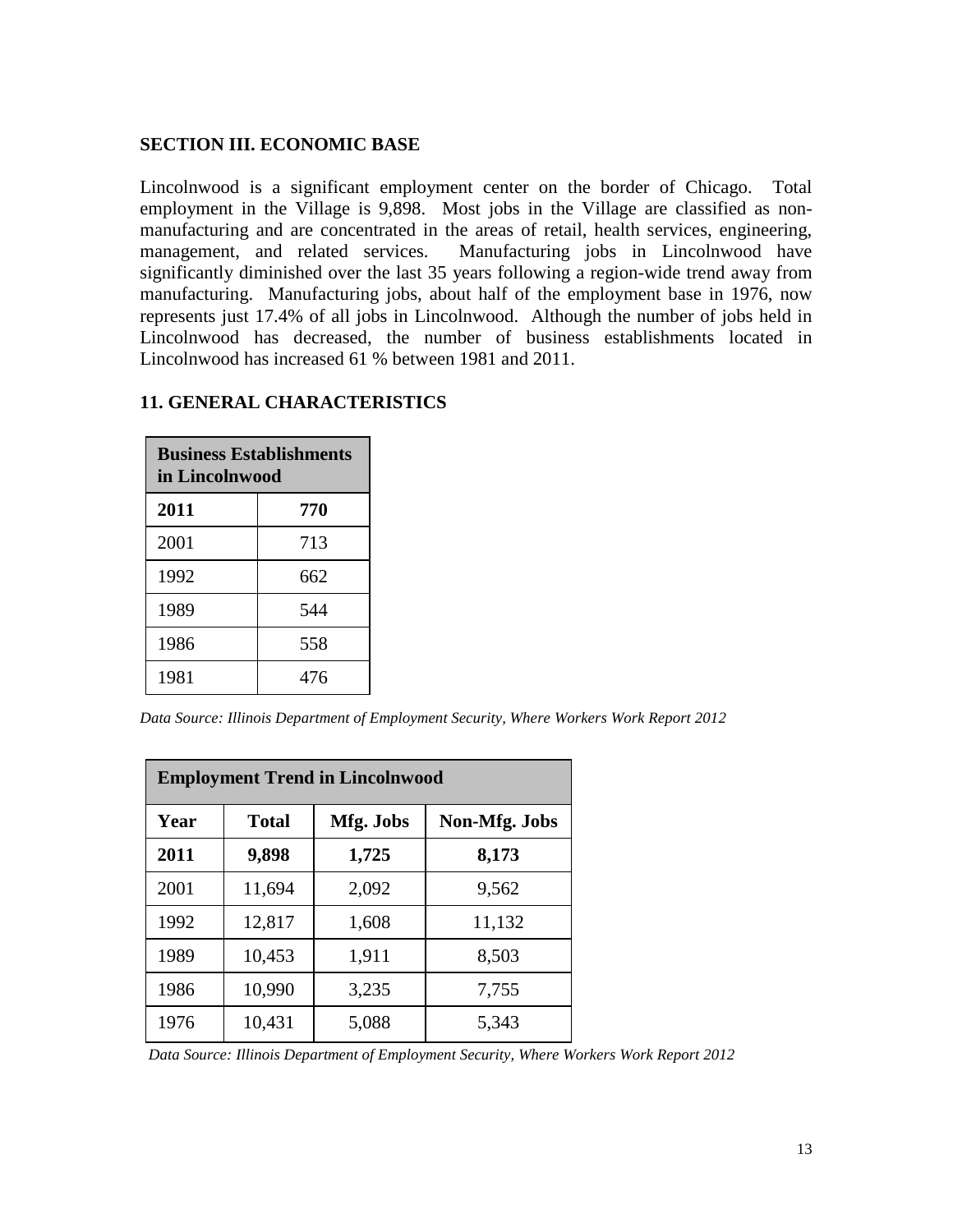# **12. LARGEST EMPLOYERS**

Below is a listing in alphabetical order of the 10 largest employers in Lincolnwood.

| <b>Lincolnwood's 10 Largest Employers</b> |                          |  |
|-------------------------------------------|--------------------------|--|
| <b>Employer</b>                           | <b>Industry</b>          |  |
| <b>Accurate Threaded Fasteners (ATF)</b>  | Manufacturing            |  |
| <b>Carson Pirie Scott</b>                 | <b>Retail Store</b>      |  |
| Dominick's                                | Grocery Store            |  |
| Food For Thought                          | Caterer                  |  |
| L'Woods Tap                               | Restaurant               |  |
| Lincolnwood Place                         | <b>Retirement Center</b> |  |
| Lou Malnati's                             | Restaurant               |  |
| Olive Garden                              | Restaurant               |  |
| Trim-Tex                                  | Manufacturing            |  |
| Village of Lincolnwood                    | Government               |  |

*Data Source: State of Illinois Department of Commerce and Economic Development, 2011*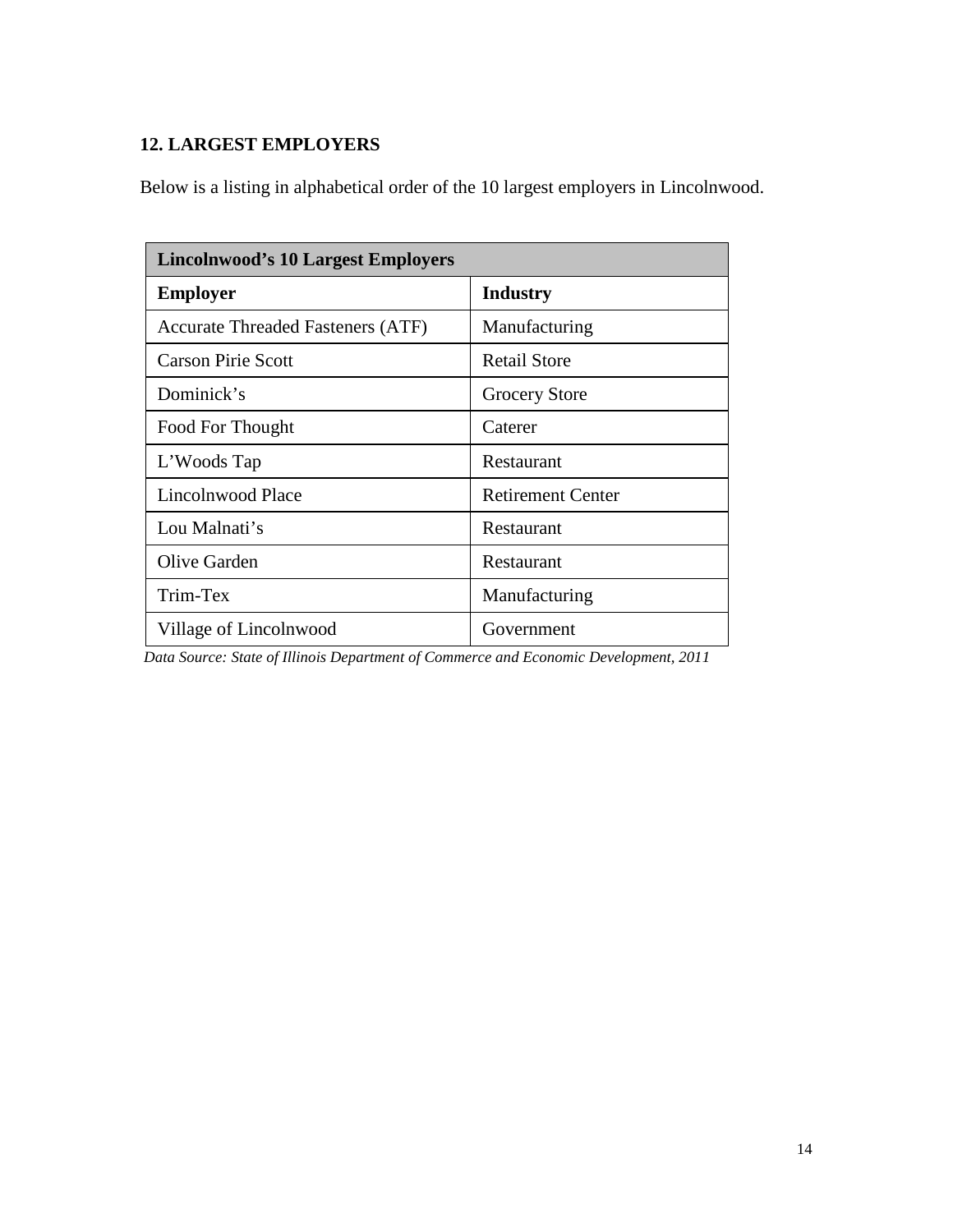# **13. EMPLOYMENT BASE**

| 2011 Employment in Lincolnwood by Industry Type |       |                |
|-------------------------------------------------|-------|----------------|
| Total Employment: 9,898                         |       |                |
| 17.4%<br>1,725<br><b>Manufacturing Total</b>    |       |                |
| <b>Durable Goods Subtotal</b>                   | 3.9%  | 395            |
| <b>Fabricated Metal Products</b>                | 3.3%  | 327            |
| <b>Industrial Machines/ Equipment</b>           | 0%    | $\overline{0}$ |
| Miscellaneous Durable                           | 0.6%  | 68             |
| <b>Non-Durable Goods Subtotal</b>               | 2.1%  | 216            |
| Printing & Publishing                           | 0.2%  | 24             |
| <b>Rubber &amp; Plastics</b><br>1.9%            |       | 192            |
| Non-Manufacturing Total                         | 82.5% | 8,173          |
| <b>Contract Construction</b>                    | 1.5%  | 149            |
| Transportation                                  | 1.9%  | 194            |
| Communication & Utilities                       | 4.4%  | 443            |
| <b>Wholesale Trade</b>                          | 4.2%  | 421            |
| <b>Retail Trade</b>                             | 20.3% | 2,012          |
| Finance, Insurance, Real Estate                 | 2.5%  | 251            |
| <b>Business Services</b>                        | 5.2%  | 519            |
| <b>Health Services</b><br>15.8%                 |       | 1,564          |
| Eng., Mgmt., & Rel. Services                    | 16.3% | 1,616          |
| Misc. & All Other Services<br>3.1%              |       | 312            |
| Nonclassified Establishments                    | 68    |                |

*Data Source: Illinois Department of Employment Security, Where Workers Work Report 2012*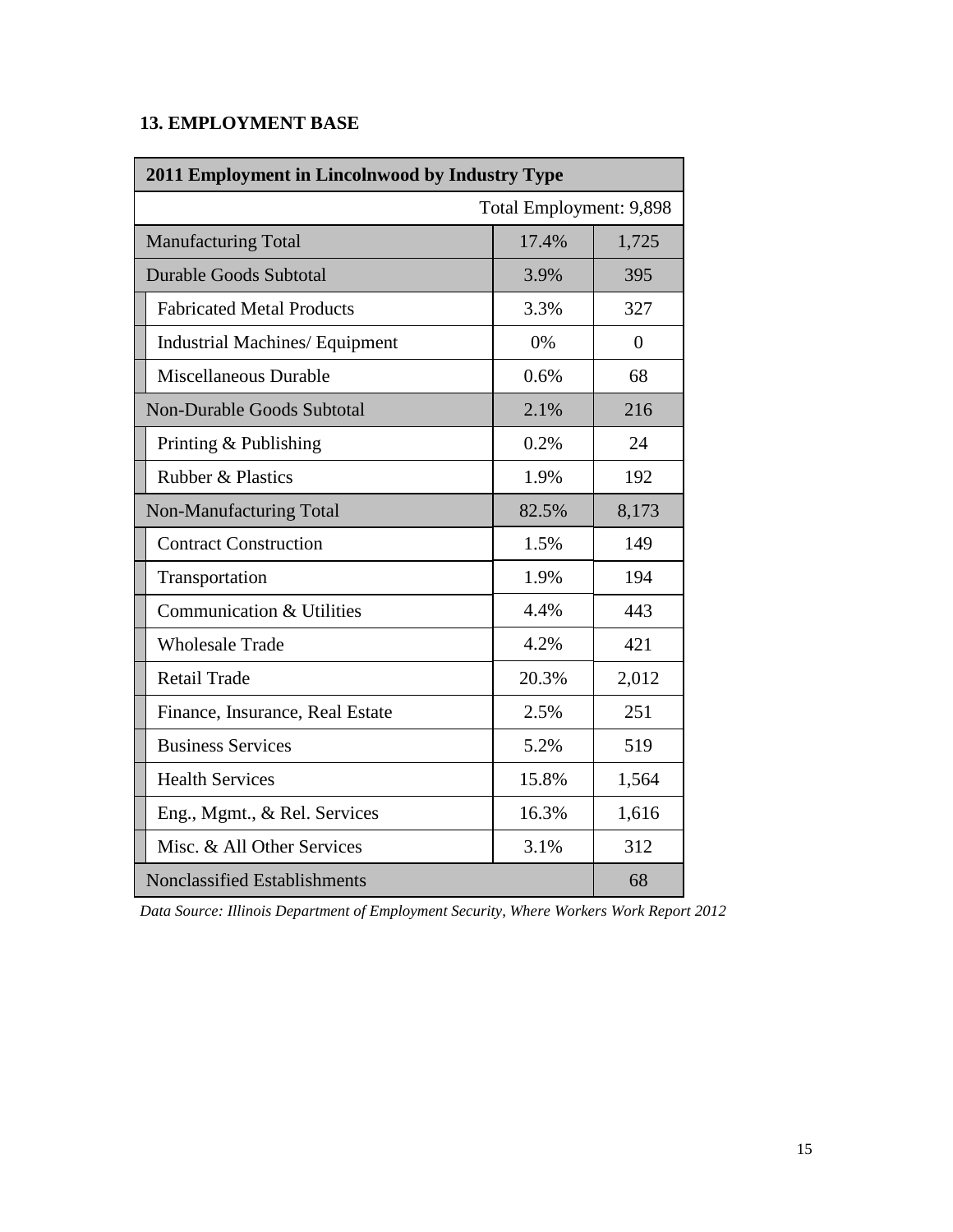#### **14. TAXES**

The Village's municipal property tax rate ranks fifth in comparison to other area municipalities, even though this comparison does not factor that many communities, unlike Lincolnwood, have separate park districts that tax separately and levy an additional property tax. When combining municipal and respective park district tax rates only a portion of Niles has a lower combined property tax rate than Lincolnwood. More than 75% of the property tax bill in Lincolnwood is generated by school districts, with Village government representing less than 10% of the property tax bill.

| <b>Municipal Property Tax Rates</b><br><b>In Selected Towns*</b>                                                                                                                                                                                                                   |                     |       |
|------------------------------------------------------------------------------------------------------------------------------------------------------------------------------------------------------------------------------------------------------------------------------------|---------------------|-------|
| 1.                                                                                                                                                                                                                                                                                 | <b>Niles</b>        | 0.376 |
| 2.                                                                                                                                                                                                                                                                                 | Glenview            | 0.456 |
| 3.                                                                                                                                                                                                                                                                                 | Schaumburg          | 0.597 |
| 4.                                                                                                                                                                                                                                                                                 | Skokie              | 0.604 |
| 5.                                                                                                                                                                                                                                                                                 | <b>LINCOLNWOOD</b>  | 0.753 |
| 6.                                                                                                                                                                                                                                                                                 | Park Ridge          | 0.753 |
| 7.                                                                                                                                                                                                                                                                                 | Wilmette            | 0.778 |
| 8.                                                                                                                                                                                                                                                                                 | Winnetka            | 0.936 |
| 9.                                                                                                                                                                                                                                                                                 | Chicago             | 0.999 |
| 10                                                                                                                                                                                                                                                                                 | <b>Morton Grove</b> | 1.139 |
| 11                                                                                                                                                                                                                                                                                 | Oak Park            | 1.422 |
| 12                                                                                                                                                                                                                                                                                 | Evanston            | 1.592 |
| 13                                                                                                                                                                                                                                                                                 | Golf                | 1.892 |
| 14                                                                                                                                                                                                                                                                                 | Rosemont            | 2.159 |
| * Rates are per \$100 EAV for tax year 2011, and do not<br>include the rates of Park Districts, an added tax in many<br>communities. In Lincolnwood, parks and recreation are<br>$\overline{J}$ in the set of $\overline{J}$ is a set of $\overline{J}$ is a set of $\overline{J}$ |                     |       |

*operated by the Village under the above rate with no additional tax imposed.* 

*Data Source: Cook County Clerk's Office 2011*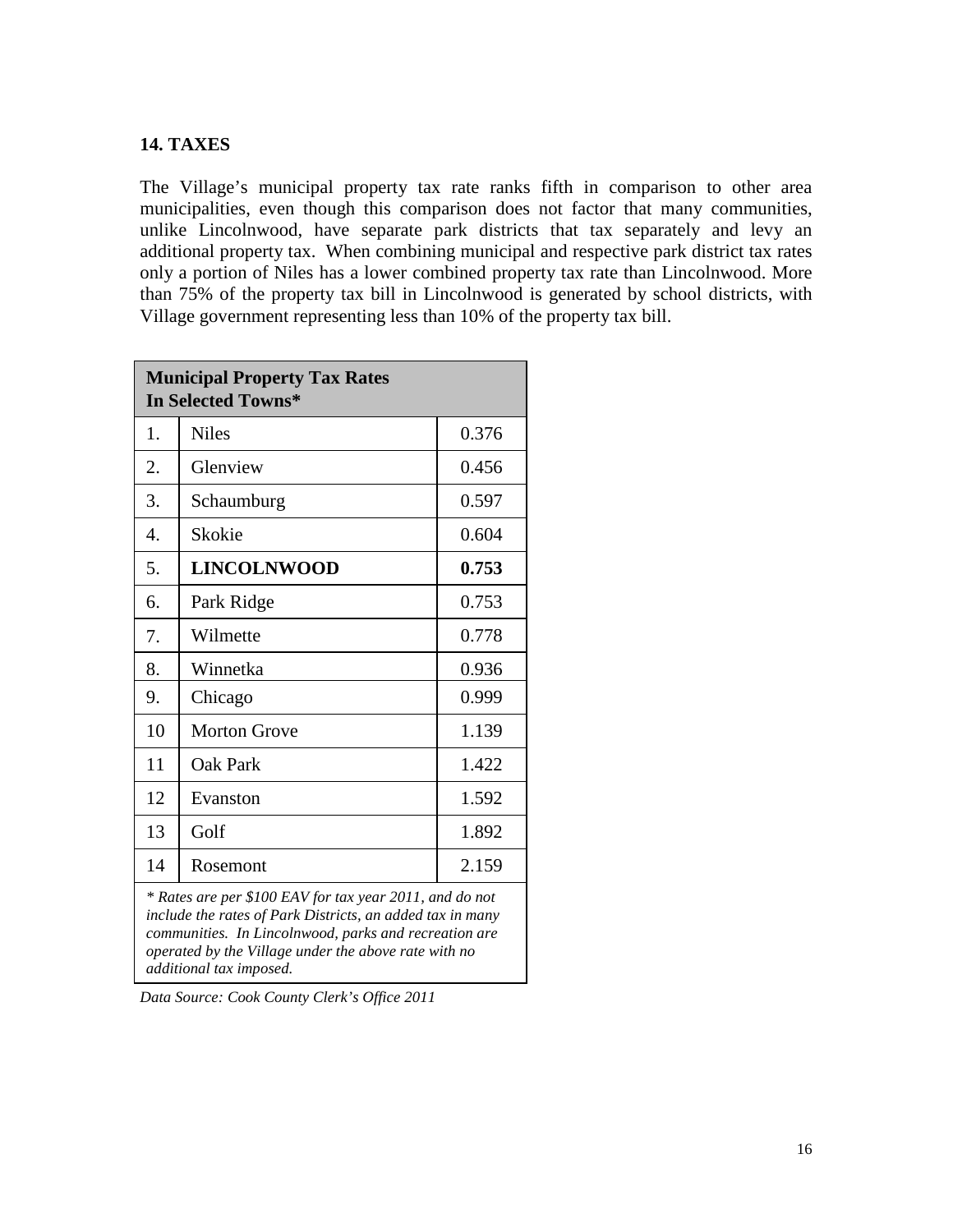| <b>Combined Municipal and Park District Tax Rates*</b>                                                                                                                                                                                                                                            |                     |             |
|---------------------------------------------------------------------------------------------------------------------------------------------------------------------------------------------------------------------------------------------------------------------------------------------------|---------------------|-------------|
| 1.                                                                                                                                                                                                                                                                                                | <b>Niles</b>        | 0.734-0.798 |
| 2.                                                                                                                                                                                                                                                                                                | <b>LINCOLNWOOD</b>  | 0.753       |
| 3.                                                                                                                                                                                                                                                                                                | Glenview            | 0.878-0.994 |
| $\overline{4}$ .                                                                                                                                                                                                                                                                                  | Skokie              | 0.969-1.142 |
| 5.                                                                                                                                                                                                                                                                                                | Schaumburg          | 1.039-1.148 |
| 6.                                                                                                                                                                                                                                                                                                | Park Ridge          | 1.097-1.175 |
| 7.                                                                                                                                                                                                                                                                                                | Wilmette            | 1.229       |
| 8.                                                                                                                                                                                                                                                                                                | Winnetka            | 1.246       |
| 9.                                                                                                                                                                                                                                                                                                | Chicago             | 1.345       |
| 10                                                                                                                                                                                                                                                                                                | <b>Morton Grove</b> | 1.504-1.615 |
| 11                                                                                                                                                                                                                                                                                                | Evanston            | 1.646-1.696 |
| 12                                                                                                                                                                                                                                                                                                | Oak Park            | 1.94        |
| 13                                                                                                                                                                                                                                                                                                | Golf                | 2.43        |
| 14                                                                                                                                                                                                                                                                                                | Rosemont            | 2.542       |
| *Rates are per \$100 EAV for tax year 2011, and combine the<br>municipal tax rate of the town with the respective park district(s) tax<br>$rate(s)$ . For communities which have multiple park districts serving<br>portions of the community, a tax rate range is provided for that<br>community |                     |             |

*Data Source: Cook County Clerk's Office 2011*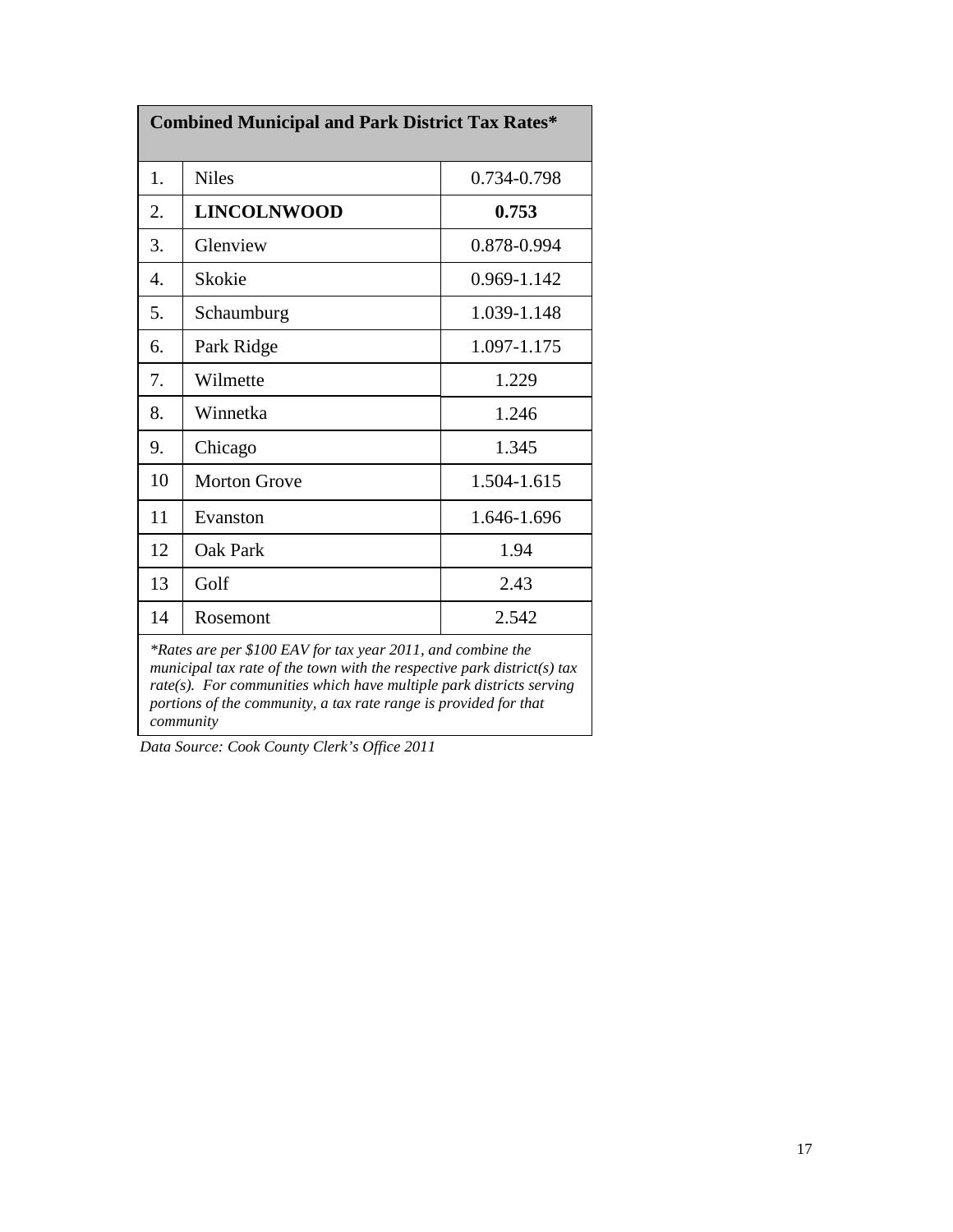| <b>Composite Tax Rates</b>                |                  |  |
|-------------------------------------------|------------------|--|
| Chicago                                   | $5.455 - 5.860$  |  |
| Glenview                                  | $6.343 - 7.287$  |  |
| Wilmette                                  | $6.604 - 6.943$  |  |
| Winnetka                                  | $6.506 - 7.419$  |  |
| <b>Niles</b>                              | $6.785 - 7.672$  |  |
| Skokie                                    | $7.182 - 10.452$ |  |
| Park Ridge                                | $7.320 - 7.898$  |  |
| <b>Morton Grove</b>                       | $7.466 - 10.847$ |  |
| Evanston                                  | $7.592 - 8.068$  |  |
| Golf                                      | 7.791            |  |
| Rosemont                                  | $8.004 - 8.864$  |  |
| Schaumburg                                | $8.105 - 8.784$  |  |
| <b>LINCOLNWOOD</b>                        | 8.134            |  |
| Oak Park                                  | 10.551           |  |
| Rates are per \$100 EAV for tax year 2011 |                  |  |

*Data Source: Cook County Clerk's Office*

Note: Composite tax rates are the combined tax rates of individual taxing districts (schools, municipalities, libraries, park districts, townships, etc.) Because each taxing district has its own boundaries which do not often coincide, many communities (unlike Lincolnwood) have tax rates that vary depending on the specific location of the property in the community. The above composite rates include the major taxing districts in each community. Also note that in some communities (unlike Lincolnwood), specific property may also be subject to an additional Special Service Area tax.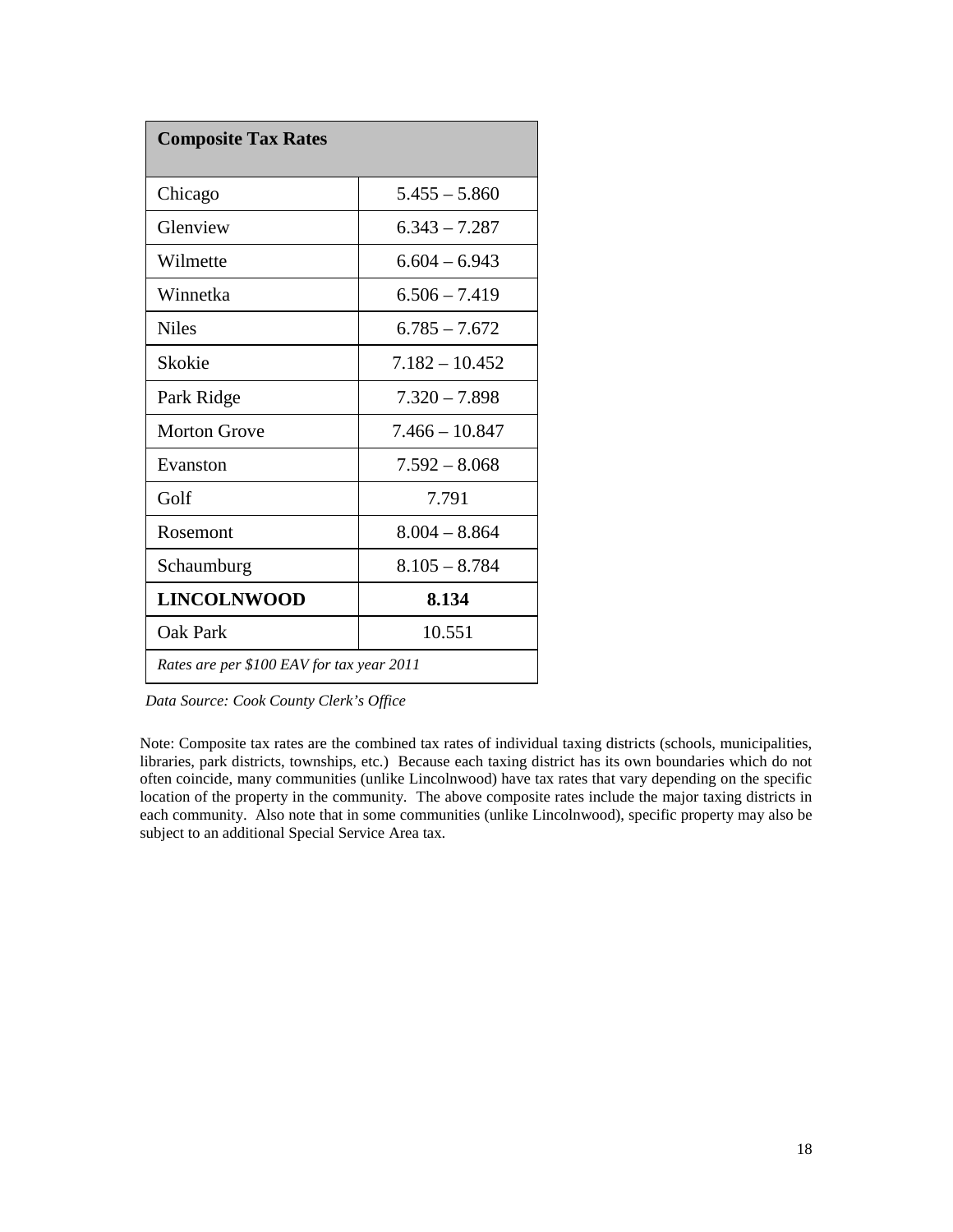| <b>Property Tax Distribution in Lincolnwood</b><br>(Where Lincolnwood Property Taxes Go) |               |               |  |  |
|------------------------------------------------------------------------------------------|---------------|---------------|--|--|
| <b>Taxing Body</b>                                                                       | 2011 Tax Rate | % of Tax Bill |  |  |
| <b>COOK COUNTY GOVERNMENT</b>                                                            | 0.545         | 6.7%          |  |  |
| County of Cook                                                                           | 0.223         | 2.74%         |  |  |
| <b>Cook County Health Facilities</b>                                                     | 0.078         | 0.96%         |  |  |
| <b>Cook County Forest Preserve District</b>                                              | 0.058         | 0.71%         |  |  |
| <b>Consolidated Elections</b>                                                            | 0.025         | 0.31%         |  |  |
| <b>Cook County Public Safety</b>                                                         | 0.161         | 1.98%         |  |  |
| <b>TOWNSHIP GOVERNMENT</b>                                                               | 0.042         | 0.51%         |  |  |
| <b>General Niles Township</b>                                                            | 0.037         | 0.45%         |  |  |
| <b>General Assistance Niles</b>                                                          | 0.005         | 0.06%         |  |  |
| REGIONAL GOVERNMENT                                                                      | 0.330         | 4.05%         |  |  |
| North Shore Mosquito Abatement                                                           | 0.010         | 0.12%         |  |  |
| <b>Metro Water Reclamation District</b>                                                  | 0.320         | 3.93%         |  |  |
| <b>SCHOOL GOVERNMENT</b>                                                                 | 6.134         | 75.41%        |  |  |
| <b>Elementary District #74</b>                                                           | 3.034         | 37.3%         |  |  |
| High School District #219                                                                | 2.904         | 35.7%         |  |  |
| <b>Oakton Community College District</b>                                                 | 0.196         | 2.41%         |  |  |
| <b>LOCAL GOVERNMENT</b>                                                                  | 1.083         | 13.32%        |  |  |
| Village of Lincolnwood                                                                   | 0.753         | 9.26%         |  |  |
| Lincolnwood Public Library                                                               | 0.330         | 4.06%         |  |  |
| <b>Total</b>                                                                             | 8.134         | 100%          |  |  |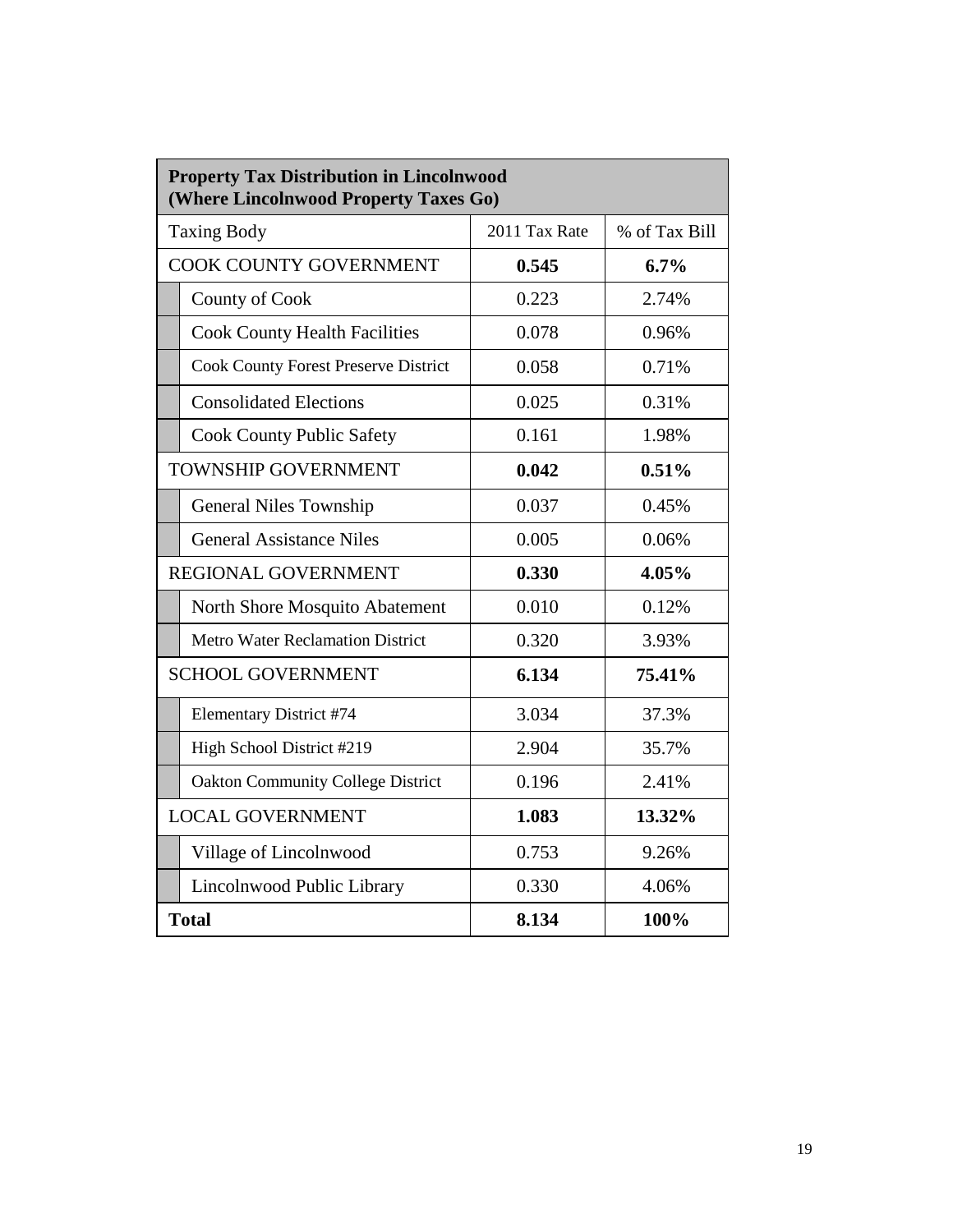| 10 Largest Property Tax Payers in the Village |                                      |  |  |
|-----------------------------------------------|--------------------------------------|--|--|
| <b>Taxpayer</b>                               | <b>Type of Business</b>              |  |  |
| Simon Lincolnwood Inc.                        | Retail Shopping Mall                 |  |  |
| <b>Grossinger Properties Associates</b>       | Multi-Franchise Auto Dealer          |  |  |
| <b>Centerpoint Properties</b>                 | Industrial Real Estate               |  |  |
| <b>United Equitable</b>                       | <b>Insurance Company Offices</b>     |  |  |
| <b>Imperial Realty</b>                        | <b>Commercial Real Estate</b>        |  |  |
| Senior Lifestyle Corp.                        | <b>Multi-Dwelling Senior Housing</b> |  |  |
| Village Resorts/KM Ventures                   | <b>Hotel Real Estate</b>             |  |  |
| Loeber Motors Corp.                           | Auto Dealership                      |  |  |
| McRae's                                       | Retail Shopping Mall                 |  |  |
| <b>First Industrial</b>                       | <b>Industrial Real Estate</b>        |  |  |

*Data Source: Village of Lincolnwood 2012 Comprehensive Annual Finance Report*

# **Miscellaneous Taxes in Lincolnwood**

No Real Estate Transfer Tax

No Employee Head Tax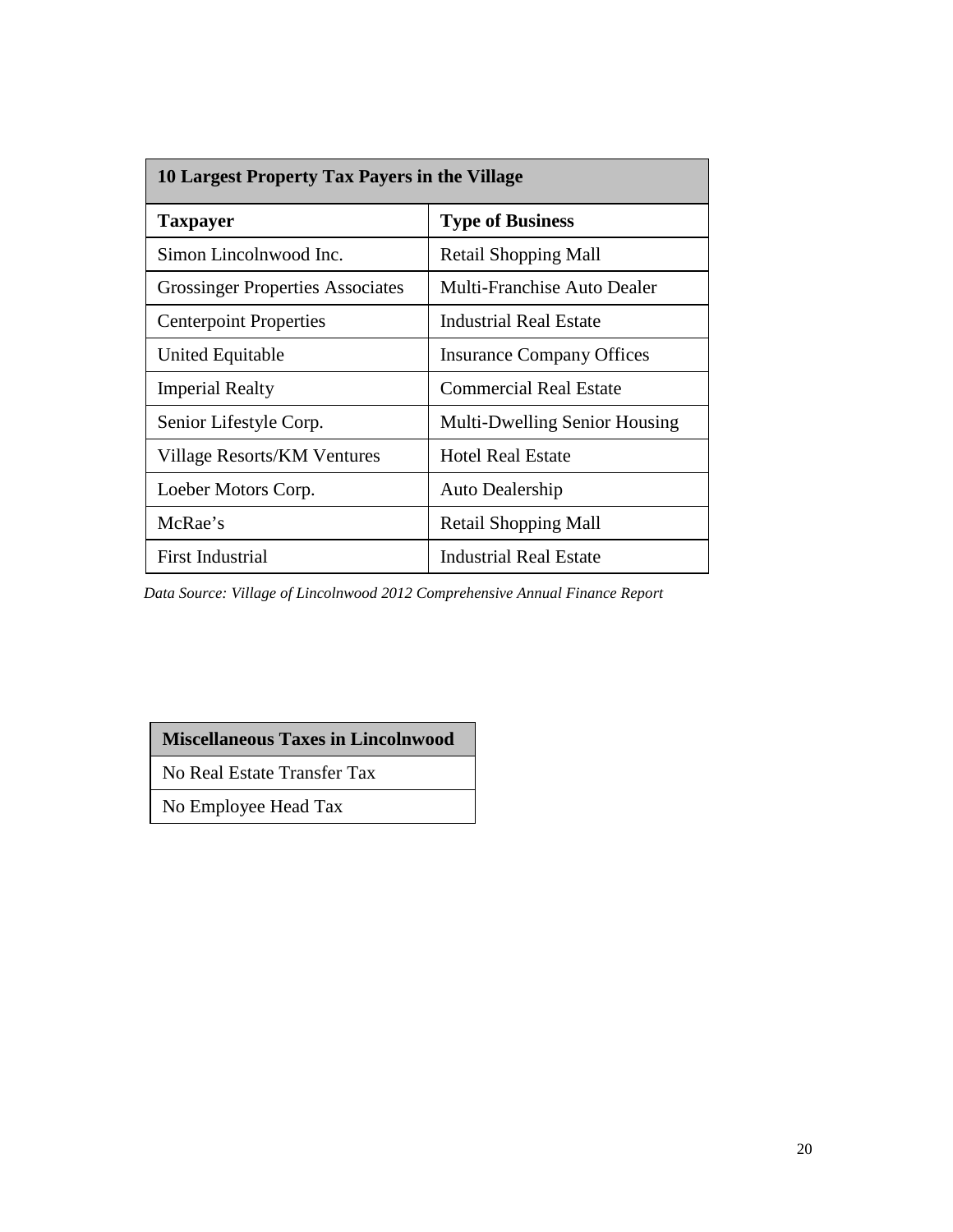# **15. LAND USE IN VILLAGE**

| <b>Existing Land Use Distribution</b> |                      |                       |                         |  |
|---------------------------------------|----------------------|-----------------------|-------------------------|--|
| Land Use Type                         | Approximate<br>Acres | % of Net<br>Land Area | % of Total<br>Land Area |  |
| <b>Single Family Residential</b>      | 634                  | 49%                   | 37%                     |  |
| 2-3 Family Residential                | 11                   | 1%                    | 1%                      |  |
| Multi-Family Residential              | 28                   | 2%                    | 2%                      |  |
| Commercial/Office                     | 298                  | 24%                   | 18%                     |  |
| Industrial                            | 106                  | 8%                    | 6%                      |  |
| Public/Institutional                  | 25                   | 2%                    | 1%                      |  |
| Parks and Open Space                  | 171                  | 13%                   | 10%                     |  |
| Vacant Land                           | 14                   | 1%                    | 1%                      |  |
| <b>Subtotal</b>                       | 1,290                | 100%                  | 76%                     |  |
| Rights-of-Way                         | 408                  |                       | 24%                     |  |
| <b>Total</b>                          | 1,698                |                       | 100%                    |  |

*Data Source: 2001 Village Comprehensive Plan*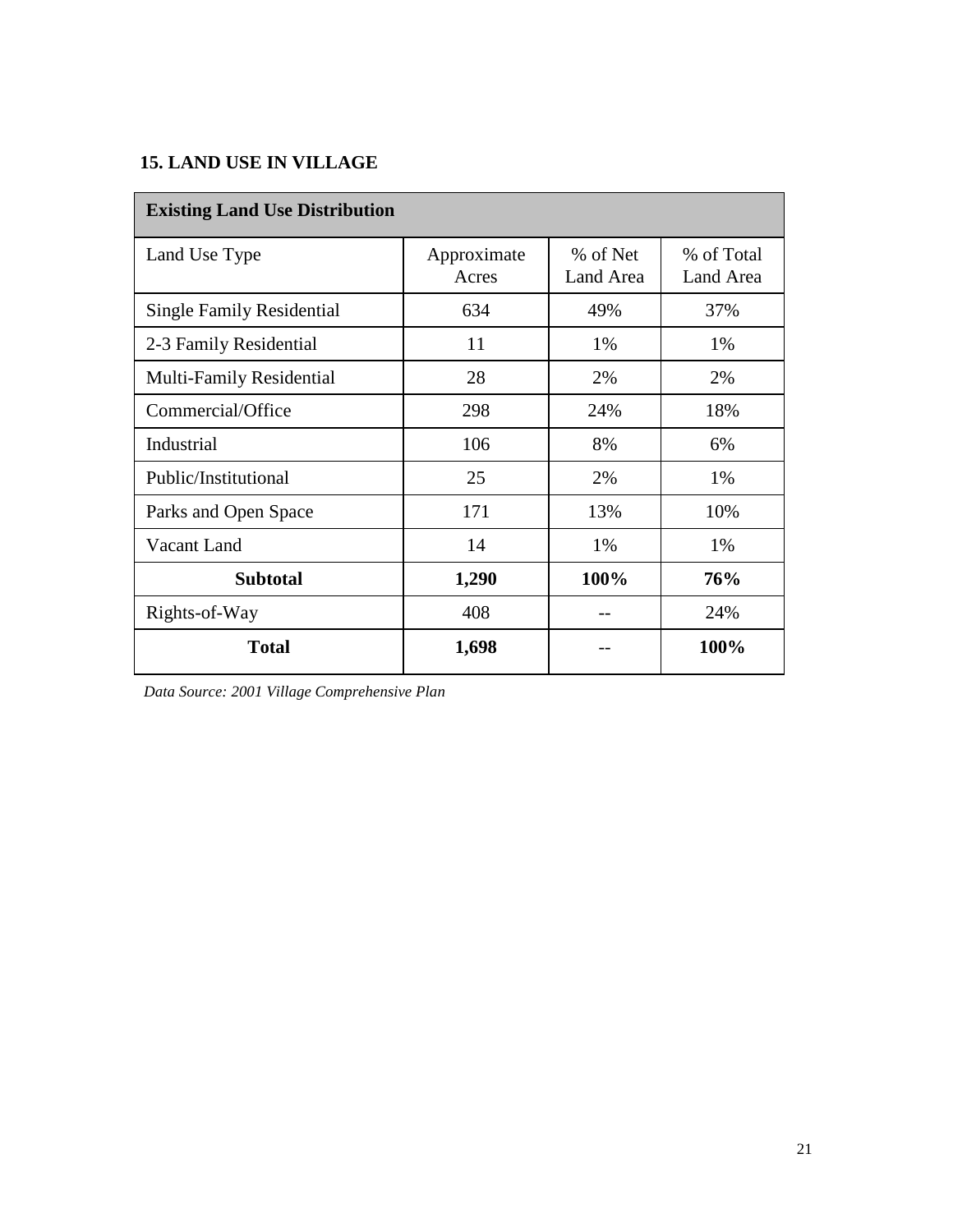# **SECTION IV. LIFE IN LINCOLNWOOD**

# **Government**

Lincolnwood was established in 1911 and has a council-manager form of government with a president and six trustees elected at-large. A village manager professionally oversees day-to-day municipal operations. Lincolnwood prides itself on an open and stable government without the usual red tape. Lincolnwood has several recommending bodies such as the Plan Commission, Zoning Board of Appeals, and Economic Development Commission. The Lincolnwood Economic Development Commission was established to ensure the continued enhancement of the local economy and improved tax base.

# **Public Safety**

Lincolnwood has a state-of-the-art Police Station staffed by 32 trained personnel. The Lincolnwood Fire Department is also housed in a state-of-the-art facility operated by 29 full time professionals. The Lincolnwood Fire Department was established through private contract in 1990. Previously Village fire protection was provided through the City of Chicago. Currently the Village's fire rating is a four.

# **Public Library**

The Lincolnwood Public Library, established in 1978, is located in the center of the Village at Pratt and Lincoln Avenues. It houses more than 58,000 books, periodicals, audiotapes, compact discs and DVD's. The Lincolnwood Library is a member of the North Suburban Library System, which enables residents access to library collections held at other libraries in the state. The library also holds children's story hours, book reviews and English as a second Language classes.

# **Education**

Lincolnwood is served by Elementary School District #74 which has a one-campus setting offering a variety of educational instruction as well as a full day kindergarten program. High school students attend highly acclaimed Niles West High School in neighboring Skokie, part of District #219. Lincolnwood is part of the Oakton Community College District, which has a campus minutes away in Skokie. Northwestern University in Evanston, Loyola University in Chicago and Northeastern Illinois University in Chicago are all within 5 miles and 10 miles of the Village.